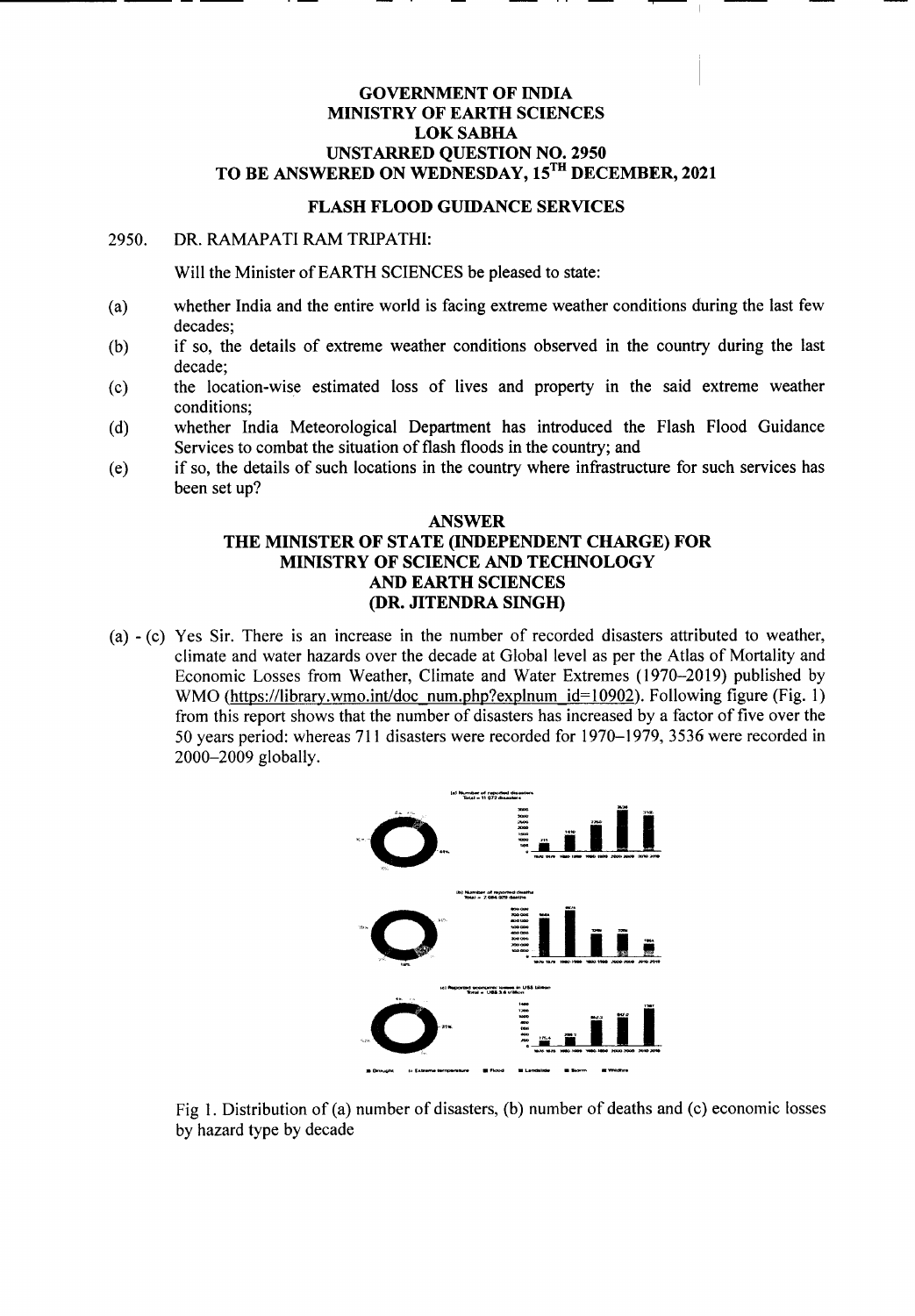**WMO** publication "State of the Climate in  $As$ recent Asia per 2020"(https://library.wmo.int/doc\_num.php?explnum\_id=10867.pdf) also reported extreme weather related hazard over South Asia. The details of number of people affected and damage due to extreme weather over the Asian Countries is given in Fig.2.



Fig.2 Affected people and damage by climate-related hazards in Asia in 2020. Source: CRED EM-DAT (data on people affected and damage by climate-related hazards); ESCAP Sustainable Development Goals Gateway Data (https://dataexplorer. unescap.org) (data on population and GDP)

Climate Research and Services, IMD, Pune every year brings out publication on disastrous weather events (https://imdpune.gov.in/library/publication.html). The detailed information of loss of lives due to various disastrous weather events which happened since 2010 in India is given in Table1. The state wise loss/damage due to such events is provided in Table 2.

(d) - (e) Recognizing the damage potential of flash floods and a general lack of flash flood warning capabilities, IMD in joint collaboration with the US National Weather Service, the US Hydrologic Research Center (HRC) and USAID/OFDA has developed a Flash Flood Guidance System (FFGS) for South Asian region. The FFGS has been in operational mode since October 2020.

The Flash Flood Guidance is a robust system designed to provide the necessary products in real-time to support the development of warnings for flash floods about 6-24 hours in advance at the watershed level with resolution of 4kmx4km for the flash flood prone South Asian countries viz. India, Nepal, Bhutan, Bangladesh and Sri Lanka, covering most of the Himalayan region. Hydrology Division in IMD, New Delhi is the designated and recognised regional center by WMO for issuing the flash flood guidance for these countries. The Infrastructure for the services is set up in IMD, New Delhi.

The flash flood guidance value is a diagnostic value that estimates the amount of rainfall of a given duration within a watershed that is required to produce flooding at the outlet of the catchment/ watershed. Flash flood guidance is issued for about 1 lac watersheds of the country on daily basis.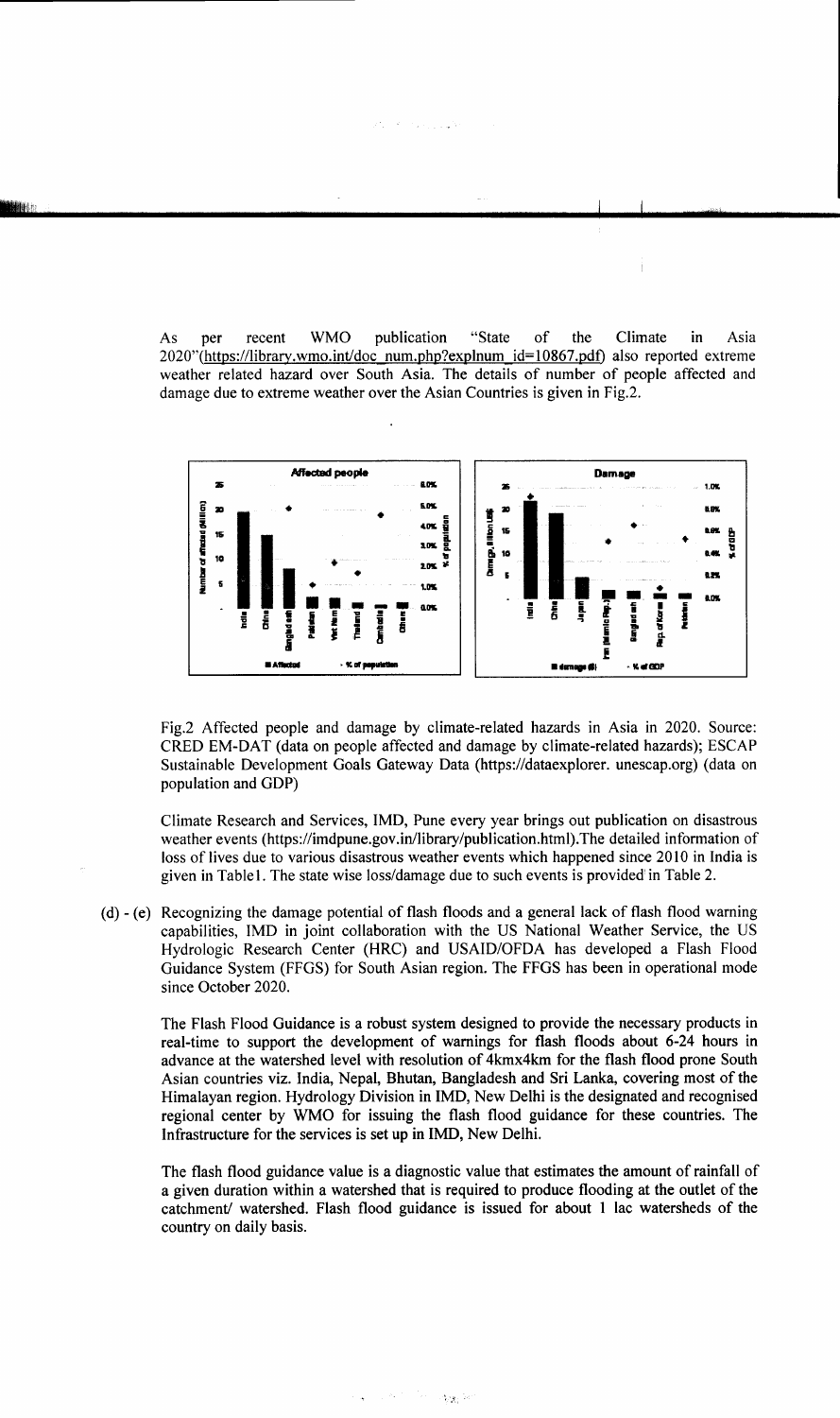Table.1 The loss of lives due to various insastrous weather events whichhappened since 2010 in India.

|                                                 | LILZ                                        | ττ                                                 | 8501                                                                | SÞ                                     | ELE                                           | TEP                                     | IÞ                                        | ε                          |                              | 69 T                                          | 0SV.                                     | Sτ                                  | 010Z                             |
|-------------------------------------------------|---------------------------------------------|----------------------------------------------------|---------------------------------------------------------------------|----------------------------------------|-----------------------------------------------|-----------------------------------------|-------------------------------------------|----------------------------|------------------------------|-----------------------------------------------|------------------------------------------|-------------------------------------|----------------------------------|
|                                                 | <b>I861</b>                                 | $\overline{9}$                                     | tS9                                                                 |                                        | TEE                                           | LLI                                     | 17 <sup>2</sup>                           | $\mathbf{r}$               |                              | $\tau$                                        | $\overline{ZZL}$                         | $\mathbf{H}$                        | <b>II07</b>                      |
|                                                 | F66I                                        | <b>I9</b>                                          | 56E                                                                 |                                        | 06I                                           | <b>PEP</b>                              | $\mathsf{s}$                              | $\mathsf S$                | ς                            | 67L                                           | 681                                      | $\overline{\text{1}\epsilon}$       | $\overline{z}$ 10 $\overline{z}$ |
|                                                 | t708                                        | 0S                                                 | 8755                                                                | ÞS.                                    | LZE                                           | 97E                                     |                                           | ε                          |                              | EEDI                                          | <b>ILZ</b>                               | $\overline{0E}$                     | EIOZ                             |
|                                                 | 2967                                        | 9 <sub>b</sub>                                     | ES6                                                                 | SE                                     | 9 <sub>b</sub> z                              | ZSE                                     | ŢS.                                       | £                          | 6                            | LVS                                           | 8S                                       | $\overline{z}$                      | b107                             |
|                                                 | 610 <b>t</b>                                | $\overline{6}$                                     | L16                                                                 | 6E                                     | rτε                                           | 86t                                     | $0\epsilon$                               | $\mathsf S$                |                              | 180Z                                          | 81                                       | $\overline{z}$                      | \$107                            |
|                                                 | 8STZ                                        | $\overline{\mathbf{r}\mathbf{v}}$                  | tL                                                                  | 87                                     | 917                                           | 0L9                                     | $\mathbf{I}$                              | ε                          | 8                            | <b>OIS</b>                                    | 7 <sub>t</sub>                           | $\overline{z}\overline{z}$          | 9107                             |
|                                                 | 0 <sub>LZ</sub>                             | 9 <sub>b</sub>                                     | <b>SLOT</b>                                                         | Þ                                      | L8Z                                           | <b>VE8</b>                              | $\mathsf{s}$                              | 0 <sub>I</sub>             | $\overline{\mathsf{SI}}$     | SLE                                           | <b>IS</b>                                | 8E                                  | LIOZ                             |
|                                                 | <b>VSLZ</b>                                 | LSI                                                | 6601                                                                | 8                                      | $\overline{z}$                                | 755                                     | LEZ                                       | 8                          |                              | $\overline{\epsilon}$                         | <b>087</b>                               | 8I                                  | 8107                             |
|                                                 | $62+z$                                      | L                                                  | 176                                                                 | $\mathcal{L}$                          | 6tE                                           | z <sub>0</sub> z                        | $\mathsf{S}\mathsf{Z}$                    | S.                         | £.                           | S6t                                           | 167                                      | $\overline{S9}$                     | 6107                             |
|                                                 | <b>1961</b>                                 | $\overline{\mathsf{SII}}$                          | 8SL                                                                 |                                        | $\sqrt{65}$                                   | 0LZ                                     | $\overline{v}$                            | $\overline{z}$             | 9                            | $\mathbf{H}$                                  | 79I                                      | $\tau\tau$                          | 0707                             |
| DEC <sub>3021</sub><br>9 TILL<br><b>ALLYGAL</b> | <b>LZ91</b>                                 | $\overline{z}$                                     | <b>StL</b>                                                          |                                        | $\overline{9z}$                               | ss9                                     | -S                                        | Þ                          |                              |                                               | L                                        | $\tau$                              | 1707                             |
|                                                 | <b>YEAR</b><br><b>MHOTE</b><br><b>TOTAL</b> | <b>CSTORM</b><br><b>CACTOMI</b>                    | <b>HEAVYRAINS</b><br><b>HLOODS AND</b>                              | W<br><b>AOTZIIAH</b>                   | W<br><b>THUNDERSTOR</b>                       | Ð<br><b>TICHLIAIN</b>                   | W<br><b>NOTE</b><br><b>LSOO</b>           | $\mathbf{H}$<br><b>CVF</b> | $\mathbf{T}$<br><b>TVNOS</b> | <b>HAVM</b><br><b>HEAT</b>                    | MAVE<br><b>COFD</b>                      | <b>TVIMONS</b>                      | <b>YEAR</b>                      |
|                                                 | <b>YEAR</b> )<br><b>AMOTE</b>               | <b>CSTORM</b><br><b>CACTOMI</b><br>े लक्कू<br>किकल | <b>HEAVYRAINS</b><br><b>IFLOODS AND</b><br><b>TPG f5TR FIRE STB</b> | M<br><b>HAILSTIAR</b><br>∖ उनीट्टारूा≰ | <b>MAOTE</b><br><b>LHNMDEK</b><br>\ नाक तूफान | Ð<br><b>NINLHOIT</b><br>मेघ प्रिटर्कर । | <b>M</b><br><b>STOR</b><br>LSAC<br>firine | Т<br><b>CVF</b><br>聘请      | π<br><b>TVNOS</b><br>अंघड    | <b>MVAE</b><br><b>HEAT</b><br>े रुहान<br>loss | <b>MVAE</b><br><b>COFD</b><br>रुक्रम जी? | T<br><b>TVIMONS</b><br><b>БІРБЯ</b> |                                  |
| <b>REMARK</b>                                   | <b>TATOT</b>                                |                                                    |                                                                     |                                        | क है।                                         |                                         |                                           |                            |                              |                                               |                                          | <b>EAEAL2</b><br><b>TVHALVN</b>     | <b>YEAR</b>                      |
|                                                 |                                             | $\overline{\mathbf{u}}$                            | 0 <sub>I</sub>                                                      | 6                                      | $\mathbf{R}$                                  | L                                       | 9.                                        | S.                         | Þ                            | £                                             | τ                                        |                                     |                                  |

# DEATHS TO DISASTROUS WEATHER EVENTS FOR THE YEAT 2020-2021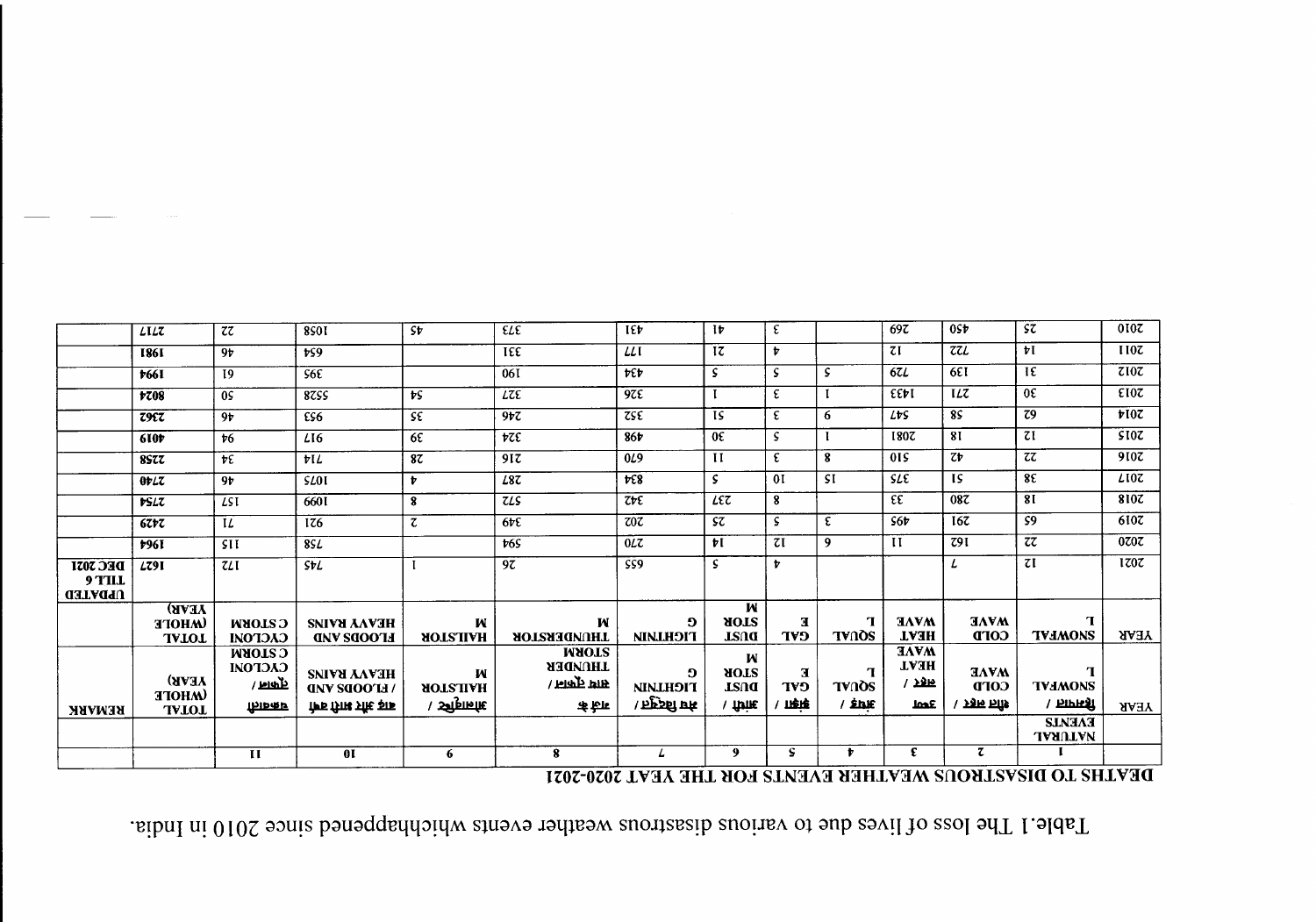| DISASTROUS WEATHER EVENTS happened during the year 2021 (UPDATED TILL 6 DEC 2021) |                            |                                  |                                 |                                           |                         |                             |                             |                            |                                |                         |  |
|-----------------------------------------------------------------------------------|----------------------------|----------------------------------|---------------------------------|-------------------------------------------|-------------------------|-----------------------------|-----------------------------|----------------------------|--------------------------------|-------------------------|--|
| <b>Sum of Deaths</b>                                                              |                            |                                  |                                 |                                           |                         | <b>Natural Events</b>       |                             |                            |                                |                         |  |
| <b>State</b>                                                                      | <b>COLD</b><br><b>WAVE</b> | <b>CYCLONI</b><br><b>C STORM</b> | <b>DUST</b><br><b>STOR</b><br>M | <b>FLOODS &amp;</b><br><b>HEAVY RAINS</b> | <b>GAL</b><br>E         | <b>HAILSTO</b><br><b>RM</b> | <b>LIGHT</b><br><b>NING</b> | <b>SNOW</b><br><b>FALL</b> | <b>THUNDERST</b><br><b>ORM</b> | Grand<br><b>Total</b>   |  |
| <b>Andhra Pradesh</b>                                                             |                            | $\overline{4}$                   |                                 | 46                                        |                         |                             |                             |                            |                                | 50                      |  |
| Assam                                                                             |                            |                                  |                                 | 14                                        |                         |                             |                             |                            |                                | 14                      |  |
| <b>Bihar</b>                                                                      |                            |                                  |                                 | 12                                        |                         |                             | 58                          |                            | 15                             | 86                      |  |
| <b>Chhattisgarh</b>                                                               |                            |                                  |                                 |                                           |                         |                             | $\mathbf{1}$                |                            |                                |                         |  |
| Goa                                                                               |                            | 3                                |                                 |                                           |                         |                             |                             |                            |                                | $\overline{\mathbf{3}}$ |  |
| Gujarat                                                                           |                            | 79                               |                                 | $\overline{7}$                            |                         |                             | $\boldsymbol{6}$            |                            |                                | 92                      |  |
| Haryana                                                                           |                            |                                  |                                 |                                           |                         |                             | $\mathbf{1}$                |                            |                                |                         |  |
| <b>Himachal Pradesh</b>                                                           |                            |                                  |                                 | 55                                        |                         |                             |                             | 4                          |                                | 59                      |  |
| Jammu & Kashmir                                                                   | $\overline{2}$             |                                  |                                 | 21                                        |                         |                             | $\overline{\mathbf{4}}$     | $\overline{\mathbf{4}}$    |                                | 32                      |  |
| <b>Jharkhand</b>                                                                  |                            | $\overline{\mathbf{3}}$          |                                 |                                           |                         |                             | 26                          |                            |                                | 29                      |  |
| Karnataka                                                                         |                            | 8                                |                                 | 33                                        |                         |                             | 3                           |                            | 1                              | 45                      |  |
| <b>KERALA</b>                                                                     |                            | 9                                |                                 | 53                                        |                         |                             | 5                           |                            |                                | 67                      |  |
| <b>Madhya Pradesh</b>                                                             |                            |                                  |                                 | 34                                        |                         |                             | 111                         |                            | $\overline{2}$                 | 148                     |  |
| <b>MAHARASHTRA</b>                                                                |                            | 56                               |                                 | 215                                       |                         |                             | 73                          |                            | $\overline{c}$                 | 346                     |  |
| Odisha                                                                            |                            | $\overline{\mathbf{4}}$          |                                 | $\overline{\mathbf{3}}$                   | $\overline{\mathbf{3}}$ |                             | 203                         |                            |                                | 213                     |  |
| Rajasthan                                                                         |                            |                                  |                                 |                                           |                         |                             | 42                          |                            |                                | 42                      |  |
| <b>Sikkim</b>                                                                     |                            |                                  |                                 | $\boldsymbol{2}$                          |                         |                             |                             |                            |                                | $\mathbf{2}$            |  |
| <b>Tamil Nadu</b>                                                                 |                            |                                  |                                 | 20                                        |                         |                             | 14                          |                            |                                | 34                      |  |
| <b>TELANGANA</b>                                                                  |                            | 3                                |                                 | 15                                        |                         |                             | $\overline{7}$              |                            |                                | 25                      |  |
| <b>UNION TERRITORY</b>                                                            |                            |                                  |                                 |                                           |                         |                             |                             |                            |                                |                         |  |
| (NEW DELHI)                                                                       | 3                          |                                  |                                 | 4                                         |                         |                             |                             |                            |                                | 7                       |  |
| <b>UTTAR PRADESH</b>                                                              | $\mathbf{2}$               |                                  | 5                               | 42                                        |                         |                             | 43                          |                            | $6\phantom{1}$                 | 98                      |  |
| <b>UTTARAKHAND</b>                                                                |                            |                                  |                                 | 143                                       |                         |                             |                             | 4                          |                                | 147                     |  |
| <b>West Bengal</b>                                                                |                            | $\overline{2}$                   |                                 | 26                                        |                         |                             | 58                          |                            |                                | 86                      |  |
| <b>Grand Total</b>                                                                | $\overline{7}$             | 172                              | 5                               | 745                                       | $\overline{\mathbf{4}}$ | $\mathbf{1}$                | 655                         | 12                         | 26                             | 1627                    |  |

Table.2 The state wise loss/damage of lives due to various disastrous weather events which happened since 2010 in India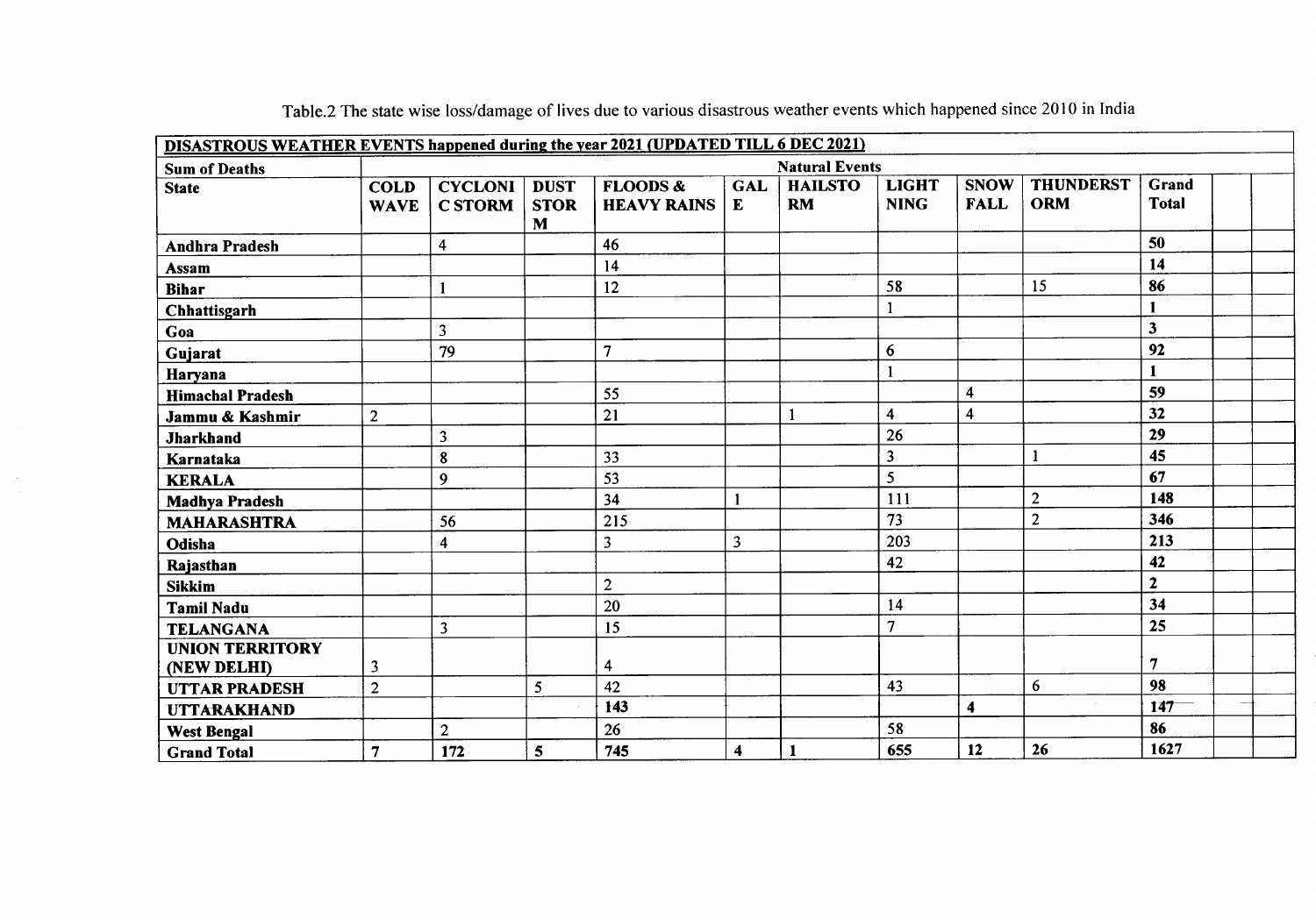| <b>DISASTROUS WEATHER EVENTS OF 2020</b> |             |                         |              |                                     |                         |              |                |                         |                         |              |                               |                |
|------------------------------------------|-------------|-------------------------|--------------|-------------------------------------|-------------------------|--------------|----------------|-------------------------|-------------------------|--------------|-------------------------------|----------------|
|                                          | <b>COLD</b> | <b>CYCLON</b><br>IC     | <b>DUST</b>  | <b>FLOODS &amp;</b><br><b>HEAVY</b> | GAL                     | <b>HAILS</b> | <b>HEAT</b>    | <b>LIGHTNI</b>          | <b>SNOW</b>             | <b>SQUA</b>  | <b>THUND</b><br><b>ERSTOR</b> | Grand          |
| <b>State</b>                             | <b>WAVE</b> | <b>STORM</b>            | <b>STORM</b> | <b>RAINS</b>                        | E                       | <b>TORM</b>  | <b>WAVE</b>    | <b>NG</b>               | <b>FALL</b>             | $\mathbf{L}$ | M                             | <b>Total</b>   |
| <b>Andhra Pradesh</b>                    |             | 9                       |              | 21                                  |                         |              |                | 20                      |                         |              |                               | 50             |
| <b>ARUNACHAL PRADESH</b>                 |             |                         |              | 11                                  |                         |              |                |                         |                         |              |                               | 11             |
| <b>ASSAM</b>                             |             |                         |              | 129                                 |                         |              |                |                         |                         |              |                               | 129            |
| <b>Bihar</b>                             | 54          |                         |              | 54                                  |                         |              | $\overline{2}$ |                         |                         |              | 280                           | 390            |
| <b>CHHATTISGARH</b>                      |             |                         |              |                                     |                         |              |                | 14                      |                         |              | 11                            | 25             |
| Gujarat                                  |             |                         |              | 29                                  |                         |              |                | 8                       |                         |              |                               | 37             |
| <b>HARAYANA</b>                          |             |                         |              | $\mathbf{1}$                        |                         |              |                |                         |                         |              |                               | $\mathbf{1}$   |
| <b>Himachal Pradesh</b>                  |             |                         |              | 38                                  |                         |              |                |                         | $\overline{\mathbf{4}}$ |              |                               | 42             |
| <b>JAMMU &amp; KASHMIR</b>               |             |                         |              | 13                                  | $\overline{\mathbf{3}}$ |              |                | 5                       | 17                      |              |                               | 38             |
| Jharkhand                                | 16          |                         |              | $\overline{\mathbf{4}}$             |                         |              |                | 5                       |                         | 6            | 126                           | 157            |
| <b>KARNATAKA</b>                         |             |                         |              | 148                                 | $\mathbf{1}$            |              |                | 12                      |                         |              |                               | 161            |
| Kerala                                   |             |                         |              | 79                                  | 8                       |              |                | $\overline{2}$          |                         |              | 1                             | 91             |
| <b>MADHYA PRADESH</b>                    |             |                         |              | 10                                  |                         |              |                | 72                      |                         |              | $\overline{7}$                | 89             |
| Maharashtra                              |             | $\overline{\mathbf{4}}$ |              | 59                                  |                         |              | 8              | 41                      |                         |              |                               | 113            |
| <b>MEGHALAYA</b>                         |             |                         |              | $6\phantom{a}$                      |                         |              |                |                         |                         |              |                               | 6              |
| Odisha                                   |             | $\overline{\mathbf{4}}$ |              | 16                                  |                         |              |                | 16                      |                         |              |                               | 36             |
| Puducherry                               |             |                         |              |                                     |                         |              |                |                         |                         |              |                               |                |
| Punjab                                   |             |                         |              |                                     |                         |              |                |                         |                         |              |                               |                |
| Rajasthan                                | 3           |                         | 14           | 18                                  |                         |              |                | $\overline{\mathbf{4}}$ |                         |              |                               | 39             |
| <b>Sikkim</b>                            |             |                         |              | 5                                   |                         |              |                |                         |                         |              |                               | $\overline{7}$ |
| <b>Tamil Nadu</b>                        |             | 12                      |              |                                     |                         |              |                | 9                       |                         |              |                               | 21             |
| Tamil Nadu, Puducherry, Andhra Pradesh   |             |                         |              |                                     |                         |              |                |                         |                         |              |                               |                |
| Tamil Nadu, Puducherry, Kerala           |             |                         |              |                                     |                         |              |                |                         |                         |              |                               |                |
| Telangana                                |             |                         |              | 61                                  |                         |              |                | 6                       |                         |              |                               | 67             |
| <b>UNION TERRIOTARY (NEW DELHI)</b>      |             |                         |              | $\mathbf{1}$                        |                         |              |                |                         |                         |              |                               |                |
| <b>UTTAR PRADESH</b>                     | 88          |                         |              | 48                                  |                         |              |                | 53                      |                         |              | 167                           | 356            |
| <b>UTTARAKHAND</b>                       | -1          |                         |              | $\overline{\mathbf{4}}$             |                         |              |                |                         |                         |              |                               | 5              |
| <b>West Bengal</b>                       |             | 86                      |              | $\overline{\mathbf{3}}$             |                         |              |                | $\overline{\mathbf{3}}$ |                         |              |                               | 92             |
| <b>Grand Total</b>                       | 162         | 115                     | 14           | 758                                 | 12                      |              | 11             | 270                     | 22                      | 6            | 594                           | 1964           |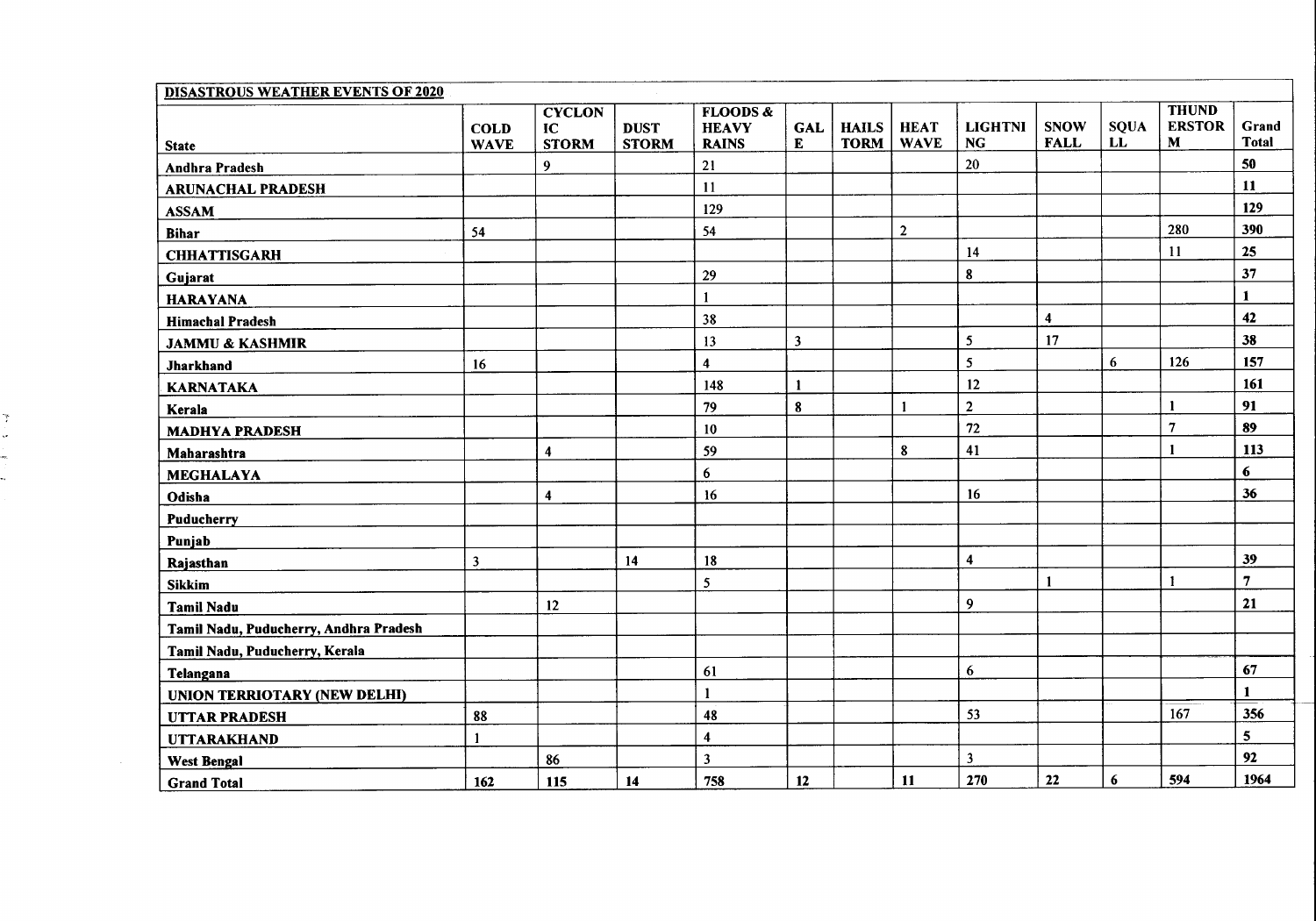| 62t                                   | 655                      | $\overline{\epsilon}$    | $\overline{S9}$ | $\overline{z}0\overline{z}$           | S6F                      | $\tau$             | S             | $\overline{176}$           | $\overline{\mathsf{S}\mathsf{Z}}$ | IL.             | 167                                   | <b>Serand Total</b>               |
|---------------------------------------|--------------------------|--------------------------|-----------------|---------------------------------------|--------------------------|--------------------|---------------|----------------------------|-----------------------------------|-----------------|---------------------------------------|-----------------------------------|
| $\overline{\mathfrak{z}\mathfrak{c}}$ | $\mathcal{L}$            |                          |                 | $\overline{\varsigma}$                |                          |                    |               | $\overline{\epsilon}$      |                                   | L               |                                       | West Bengal                       |
| $\overline{\mathfrak{E}}$             |                          |                          |                 |                                       |                          |                    |               | $\overline{\epsilon}$      |                                   |                 |                                       | <b>busdAstanU</b>                 |
| LSE                                   | $\overline{129}$         |                          |                 | $\overline{9z}$                       | 6                        |                    |               | $\overline{81}$            |                                   |                 | 0 <sup>t</sup>                        | Uttar Pradesh                     |
| I                                     | $\mathbf{I}$             |                          |                 |                                       |                          |                    |               |                            |                                   |                 |                                       | <b>E</b> uqirT                    |
| $\overline{\mathsf{S8}}$              |                          |                          |                 | L                                     | 99                       |                    | $\zeta$       | $\overline{0}$             |                                   |                 |                                       | <b>TELANGANA</b>                  |
| $\overline{6I}$                       |                          |                          |                 |                                       |                          |                    | Ι.            | 81                         |                                   |                 |                                       | ubsV limeT                        |
| $\mathbf{I}$                          |                          |                          |                 |                                       |                          |                    |               | $\mathbf I$                |                                   |                 |                                       | <b>WINNIS</b>                     |
| $\overline{0}$                        | $\overline{\mathsf{SI}}$ |                          |                 | S.                                    | $\overline{\epsilon}$    |                    |               | $\overline{z}$             | $\overline{\mathsf{S}\mathsf{Z}}$ |                 |                                       | <b><i><u>natizajas</u></i></b>    |
|                                       |                          |                          |                 |                                       |                          |                    |               |                            |                                   |                 |                                       | <u>dajang</u>                     |
| 68                                    |                          | $\mathbf I$              |                 | $\overline{\mathfrak{r}\mathfrak{c}}$ |                          |                    |               |                            |                                   | $\overline{1}$  |                                       | <b>AdibO</b>                      |
| $\epsilon$                            | ε                        |                          |                 |                                       |                          |                    |               |                            |                                   |                 |                                       | <b>undingM</b>                    |
| 597                                   | $\overline{\mathcal{L}}$ |                          |                 | $\overline{1}$                        | $\overline{\epsilon}$ s  |                    |               | 65I                        |                                   |                 | L                                     | <b>AATH2ARAHAM</b>                |
| $\overline{S9}$                       |                          |                          |                 | $0\epsilon$                           |                          | $\overline{\zeta}$ |               | $\overline{\iota\iota}$    |                                   |                 | $\overline{\mathfrak{c}\mathfrak{l}}$ | <b>MADHYA PRADESH</b>             |
| $\overline{16}$                       |                          |                          |                 | $\boldsymbol{\epsilon}$               | $\epsilon$               |                    | $\mathcal{I}$ | 9L                         |                                   |                 |                                       | <b>Kerala</b>                     |
| $\overline{6S}$                       | $\bf{8}$                 |                          |                 | $\overline{\mathfrak{l}\mathfrak{l}}$ |                          |                    |               | $\overline{0\epsilon}$     |                                   |                 |                                       | Karnataka                         |
| $\overline{6S1}$                      | $\overline{971}$         | $\overline{\mathcal{C}}$ |                 |                                       | $\overline{\epsilon}$    |                    |               | S                          |                                   |                 | $\overline{\mathfrak{gl}}$            | <b>UNANAIAD</b>                   |
| $\overline{78}$                       | ε                        |                          | $\overline{LS}$ |                                       |                          | $\overline{0}$     |               | $\overline{z\overline{z}}$ |                                   |                 |                                       | Jimnu & Kashmir                   |
| $\overline{\mathbf{r}\mathbf{t}}$     |                          |                          | 8               |                                       |                          |                    |               | $\overline{9z}$            |                                   |                 |                                       | Himachal Pradesh                  |
|                                       |                          |                          |                 |                                       |                          |                    |               |                            |                                   |                 |                                       | <b>BUBY16H</b>                    |
| $\overline{z}$                        | 0 <sub>I</sub>           |                          |                 |                                       |                          |                    |               | $\overline{z\epsilon}$     |                                   |                 |                                       | Gujrat                            |
| $\mathbf I$                           |                          |                          |                 |                                       |                          |                    |               | $\mathbf{I}$               |                                   |                 |                                       | $\overline{VOO}$                  |
| $\overline{\mathfrak{c}\mathfrak{c}}$ | $\overline{L}$           |                          |                 | τ                                     |                          |                    |               | $\mathbf{r}$               |                                   |                 |                                       | <b>Chhattisgarh</b>               |
| 069                                   | $\overline{u}$           |                          |                 |                                       | $\overline{66}$          |                    |               | $\overline{90}$            |                                   |                 | 6I                                    | <b>Bihar</b>                      |
|                                       | $\overline{\mathbf{H}}$  |                          |                 | SI                                    |                          |                    |               | $\sqrt{6}$                 |                                   |                 |                                       | <b>WVSSV</b>                      |
| 0ZI<br>$\overline{\mathsf{S}t}$       |                          |                          |                 |                                       | $\overline{\mathsf{S}v}$ |                    |               |                            |                                   |                 |                                       | <b>ANDHRA PADESH</b>              |
|                                       |                          |                          | <b>TIVIMONS</b> | <b>ONINC</b>                          | <b>MAVE</b>              | <b>MAOT</b>        | <b>TE</b>     | <b>HEVAL KVINZ</b>         | <b>MAOT2</b>                      | <b>MAOTS</b>    | <b>MAVVE</b>                          | siate                             |
| <b>IsioT</b><br><b>Grand</b>          | <b>ORM</b><br>THUNDERST  | $\overline{11}$<br>vnos  |                 | <b>LHOIT</b>                          | <b>HEAT</b>              | <b>S'IIVH</b>      | <b>V9</b>     | <b>NOODS</b>               | Tzua                              | <b>CACFOMIC</b> | <b>COPD</b>                           |                                   |
|                                       |                          |                          |                 |                                       |                          |                    |               | <b>A</b>                   |                                   |                 |                                       | DISASTROUS WEATHER EVENTS OF 2019 |

 $\sim$   $\infty$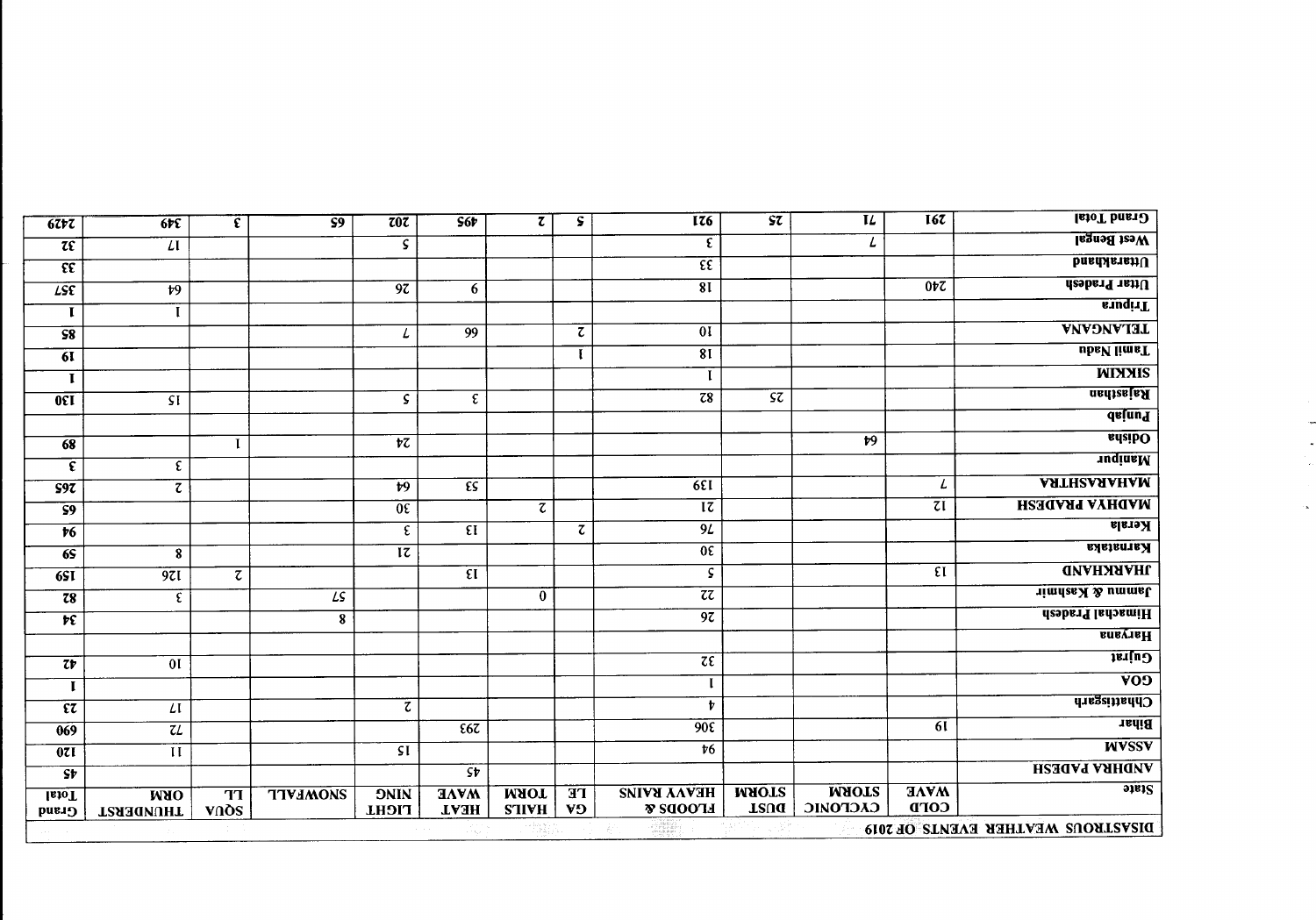| <b>State</b>                                  | <b>COLD</b><br><b>WAVE</b> | <b>CYCLONIC</b><br><b>STORM</b> | <b>DUST</b><br><b>STORM</b> | <b>FLOODS &amp;</b><br><b>HEAVY RAINS</b> | GA<br>LE                | <b>HAILS</b><br><b>TORM</b> | <b>HEAT</b><br><b>WAVE</b> | <b>LIGHT</b><br><b>NING</b> | <b>SNOWFALL</b> | <b>SQUA</b><br>LL | <b>THUNDERST</b><br><b>ORM</b> | Grand<br><b>Total</b> |
|-----------------------------------------------|----------------------------|---------------------------------|-----------------------------|-------------------------------------------|-------------------------|-----------------------------|----------------------------|-----------------------------|-----------------|-------------------|--------------------------------|-----------------------|
| Andhra Pradesh                                |                            | 24                              |                             | 10                                        |                         |                             |                            | 15                          |                 |                   |                                | 49                    |
| <b>Arunachal Pradesh</b>                      |                            |                                 |                             | 4                                         |                         |                             |                            |                             |                 |                   |                                | 4                     |
| Assam                                         |                            |                                 |                             | 51                                        |                         |                             |                            | $\mathbf{1}$                |                 |                   | 11                             | 63                    |
| <b>Bihar</b>                                  | 121                        |                                 |                             |                                           |                         |                             |                            |                             |                 |                   | 89                             | 210                   |
| Chhattisgarh                                  |                            |                                 |                             |                                           |                         |                             | $\overline{2}$             | $\overline{7}$              |                 |                   | 19                             | 28                    |
| <b>GUJARAT</b>                                |                            |                                 |                             | 32                                        |                         |                             |                            |                             |                 |                   |                                | 32                    |
| <b>HIMACHAL PRADESH</b>                       |                            |                                 |                             | 24                                        |                         |                             |                            |                             |                 |                   |                                | 24                    |
| Jammu & Kashmir                               |                            |                                 |                             | 18                                        | $\mathbf{3}$            |                             |                            | $\overline{2}$              | 18              |                   |                                | 41                    |
| <b>Jharkhand</b>                              | 19                         |                                 |                             |                                           |                         |                             | $\overline{\mathbf{3}}$    |                             |                 |                   | 140                            | 162                   |
| Karnataka                                     |                            |                                 |                             | 13                                        | $\overline{\mathbf{4}}$ |                             |                            | 5                           |                 |                   | 29                             | 51                    |
| Kerala                                        |                            |                                 |                             | 478                                       |                         |                             |                            | $\overline{\mathbf{3}}$     |                 |                   | $\overline{\mathbf{3}}$        | 485                   |
| <b>MADHYA PRADESH</b>                         | $\mathbf{1}$               |                                 | $\overline{7}$              | 8                                         |                         | 1                           |                            | 18                          |                 |                   |                                | 35                    |
| <b>MAHARASHTRA</b>                            | 3                          |                                 |                             | 45                                        |                         | $\overline{7}$              | 16                         | 32                          |                 |                   |                                | 103                   |
| <b>MANIPUR</b>                                |                            |                                 |                             | $\overline{7}$                            |                         |                             |                            |                             |                 |                   |                                | $\overline{7}$        |
| <b>MIZORAM</b>                                |                            |                                 |                             |                                           |                         |                             |                            |                             |                 |                   |                                | 1                     |
| <b>NAGALAND</b>                               |                            |                                 |                             | 12                                        |                         |                             |                            |                             |                 |                   |                                | 12                    |
| Odisha                                        |                            | 81                              |                             | 21                                        |                         |                             |                            | 147                         |                 |                   |                                | 249                   |
| $\sim$<br>Punjab                              |                            |                                 |                             | 13                                        |                         |                             |                            |                             |                 |                   | $\mathbf{2}$                   | 15                    |
| Rajasthan                                     | $\mathbf{1}$               |                                 | 74                          | 26                                        |                         |                             | $\overline{2}$             | 31                          |                 |                   |                                | 135                   |
| <b>Tamil Nadu</b>                             |                            | 52                              |                             | 6                                         |                         |                             |                            |                             |                 |                   |                                | 59                    |
| Telangana                                     |                            |                                 |                             |                                           |                         |                             |                            | $\boldsymbol{2}$            |                 |                   |                                | $\mathbf{2}$          |
| <b>TRIPURA</b>                                |                            |                                 |                             | 6                                         |                         |                             |                            |                             |                 |                   |                                | 6                     |
| <b>Union Territory (NEW</b><br><b>DELHI</b> ) |                            |                                 |                             |                                           | $\mathbf{1}$            |                             |                            |                             |                 |                   |                                |                       |
| <b>UTTAR PRADESH</b>                          | 135                        |                                 | 150                         | 308                                       |                         |                             | $\boldsymbol{9}$           | 72                          |                 |                   | 163                            | 837                   |
| <b>UTTARAKHAND</b>                            |                            |                                 | 6                           | 13                                        |                         |                             |                            |                             |                 |                   |                                | 19                    |
| <b>WEST BENGAL</b>                            |                            |                                 |                             | $\ddot{\mathbf{3}}$                       |                         |                             |                            | 6                           |                 |                   | H5                             | 124                   |
| <b>Grand Total</b>                            | 280                        | 157                             | 237                         | 1099                                      | 8                       | $\boldsymbol{8}$            | 33                         | 342                         | 18              |                   | 572                            | 2754                  |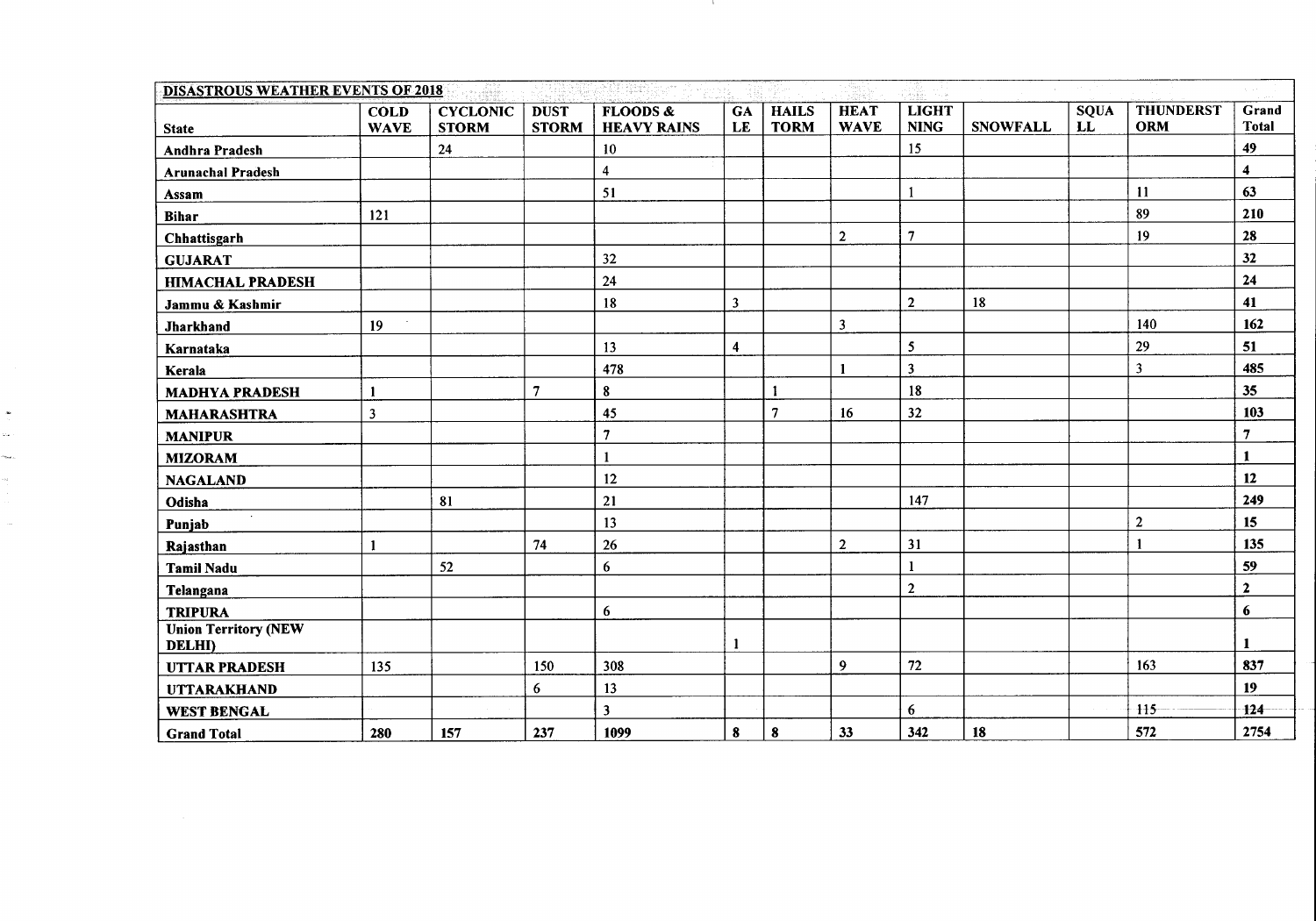| <b>Grand Total</b>                 | $\overline{\mathbf{15}}$                         | $\overline{9}$           | $\overline{\mathsf{s}}$ | <b>SLOT</b>                         | 0 <sub>I</sub>            | $\mathbf{r}$              | $\overline{\mathsf{SLE}}$ | E8                        | 8E                                  | $\overline{\mathsf{SI}}$ | L87                            | $0\nu\mathcal{L}\bar{\mathcal{L}}$ |
|------------------------------------|--------------------------------------------------|--------------------------|-------------------------|-------------------------------------|---------------------------|---------------------------|---------------------------|---------------------------|-------------------------------------|--------------------------|--------------------------------|------------------------------------|
| <b>WEST BENGAL</b>                 |                                                  |                          |                         | 8L                                  |                           |                           | τ                         | $\bf{8}$                  |                                     | L                        | $\overline{\mathsf{SE}}$       | $\overline{051}$                   |
| <b>Uttarkhand</b>                  |                                                  |                          |                         | $\overline{v}$                      |                           |                           |                           |                           | ε                                   |                          |                                | 8I                                 |
| Uttar Pradesh                      | 6E                                               |                          |                         | 8E1                                 |                           |                           |                           | $\overline{L\mathbf{E}}$  |                                     |                          | $\overline{\epsilon \epsilon}$ | $L$ rz                             |
| TRIPURA                            |                                                  |                          |                         | $\boldsymbol{8}$                    |                           |                           |                           |                           |                                     |                          |                                | $\bf8$                             |
| <b>EnsanslaT</b>                   |                                                  |                          |                         |                                     |                           |                           | 00I                       | 6                         |                                     |                          | $\overline{\epsilon}$          | $\overline{z\overline{z}}$         |
| ubsV limaT                         |                                                  | $\boldsymbol{\varsigma}$ |                         | $0\zeta$                            | $\overline{\mathfrak{c}}$ |                           |                           | 9I                        |                                     |                          | $\overline{\mathcal{C}}$       | $\overline{\mathsf{S}}\mathsf{S}$  |
| <b>WIXXIS</b>                      |                                                  |                          |                         | $\boldsymbol{\xi}$                  |                           |                           |                           |                           |                                     |                          |                                | $\overline{\epsilon}$              |
| <b>nadizajasi</b>                  | $\mathbf I$                                      |                          | $\overline{\varsigma}$  | $\overline{\epsilon}$               |                           |                           |                           | $\overline{\mathfrak{r}}$ |                                     |                          |                                | $\overline{09}$                    |
| <b><i><u><u>edaibO</u></u></i></b> |                                                  |                          |                         | $\pmb{\mathit{t}}$                  |                           |                           | $\mathcal{L}\mathbf{I}$   | 80 <sub>t</sub>           |                                     |                          | $\pmb{\nu}$                    | $\overline{\text{exp}}$            |
| <b>basisgeV</b>                    |                                                  |                          |                         | $\overline{\zeta}$                  |                           |                           |                           |                           |                                     |                          |                                | $\overline{\tau}$                  |
| <b>MADOSAM</b>                     |                                                  |                          |                         |                                     |                           |                           |                           |                           |                                     |                          |                                | $\mathbf{I}$                       |
| <b>MECHVIVAV</b>                   |                                                  |                          |                         | $\overline{\varsigma}$              |                           |                           |                           |                           |                                     |                          |                                | $\overline{\mathsf{s}}$            |
| <b>uqiasM</b>                      |                                                  |                          |                         |                                     |                           |                           |                           |                           |                                     |                          |                                |                                    |
| <b>AUSINAIR</b>                    |                                                  |                          |                         | $\overline{\textbf{c}}$             |                           |                           |                           |                           |                                     |                          |                                | $\tau$                             |
| Maharashtra                        |                                                  |                          |                         | 87                                  |                           |                           | $\overline{91}$           | $\overline{z}0I$          |                                     |                          |                                | 9t1                                |
| Madhya Pradesh                     | T                                                |                          |                         |                                     |                           | $\overline{\mathfrak{c}}$ |                           | $\overline{\mathsf{SE}}$  |                                     |                          |                                | 8E                                 |
| <b>KERALA</b>                      |                                                  | $\overline{0}$           |                         | $\overline{81}$                     | $\overline{\textbf{C}}$   |                           |                           |                           |                                     |                          |                                | $\overline{09}$                    |
| <b>VYKVIVATARY</b>                 |                                                  |                          |                         | $\overline{\mathbf{85}}$            | $\mathbf{t}$              |                           |                           | $\overline{19}$           |                                     |                          | L                              | $\overline{OEL}$                   |
| <b>Jharkhand</b>                   |                                                  |                          |                         |                                     |                           |                           | $\overline{r}$            | $\overline{\varsigma}$    |                                     |                          | $\overline{19}$                | 0L                                 |
| Jammu & Kashmir                    |                                                  |                          |                         | $\overline{\mathsf{SI}}$            | $\mathbf I$               |                           |                           | $\boldsymbol{\xi}$        | $\overline{\mathcal{S}\mathcal{E}}$ |                          | 9                              | $\overline{09}$                    |
| Himachal Pradesh                   | $\overline{0}$                                   |                          |                         | L9                                  |                           |                           |                           | L                         |                                     | $\mathbf I$              |                                | $\overline{\mathsf{S8}}$           |
| <b>GUJARAT</b>                     |                                                  |                          |                         | 887                                 |                           |                           |                           | $\overline{\mathcal{C}}$  |                                     |                          |                                | 067                                |
| <b>Chhattisgarh</b>                |                                                  |                          |                         | $\overline{L\zeta}$                 |                           |                           |                           | L                         |                                     |                          | $\overline{0\zeta}$            | $\overline{\boldsymbol{r}}$ s      |
| <b>Bihar</b>                       |                                                  |                          |                         | $\overline{\varsigma}$ <sub>0</sub> |                           | $\tau$                    |                           | $\overline{v}$            |                                     | $\overline{\mathsf{S}}$  | $\overline{SL}$                | $\overline{ILZ}$                   |
| <b>WESSY</b>                       |                                                  |                          |                         | L <sub>U</sub>                      |                           |                           |                           | $\mathbf{r}$              |                                     | $\overline{\mathcal{C}}$ | $\overline{\mathfrak{c}}$      | $\overline{V}$                     |
| Arunachal Pradesh                  |                                                  |                          |                         | $\overline{\mathsf{SI}}$            | $\mathbf{I}$              |                           |                           |                           |                                     |                          |                                | $\overline{9I}$                    |
| <b>ANDHRA PRADESH</b>              |                                                  |                          |                         |                                     |                           |                           | 957                       | $\overline{v}$            |                                     |                          |                                | 097                                |
| <b>State</b>                       | <b>MAVE</b>                                      | <b>MAOTS</b>             | <b>MAOT2</b>            | <b>HEAVINS</b>                      | $T$ E                     | <b>TORM</b>               | <b>MAVE</b>               | <b>ONIN</b>               | <b>TIVIMONS</b>                     | $\overline{\mathbf{T}}$  | <b>URM</b>                     | Total                              |
|                                    | <b>COFD</b><br>DISASTROUS WEATHER EVENTS OF 2017 | САСГОИІС                 | <b>LSNO</b>             | <b>HEOODS VMD</b>                   | <b>V9</b>                 | <b>S'IIVH</b>             | <b>HEAT</b>               | <b>TICHL</b>              |                                     | vnos                     | THUNDERST                      | Grand                              |

 $\omega_{\rm c}$  $\sim$   $\sigma$  $\sim$  $\frac{1}{2}$  and  $\frac{1}{2}$  $\hat{\mathcal{L}}$  on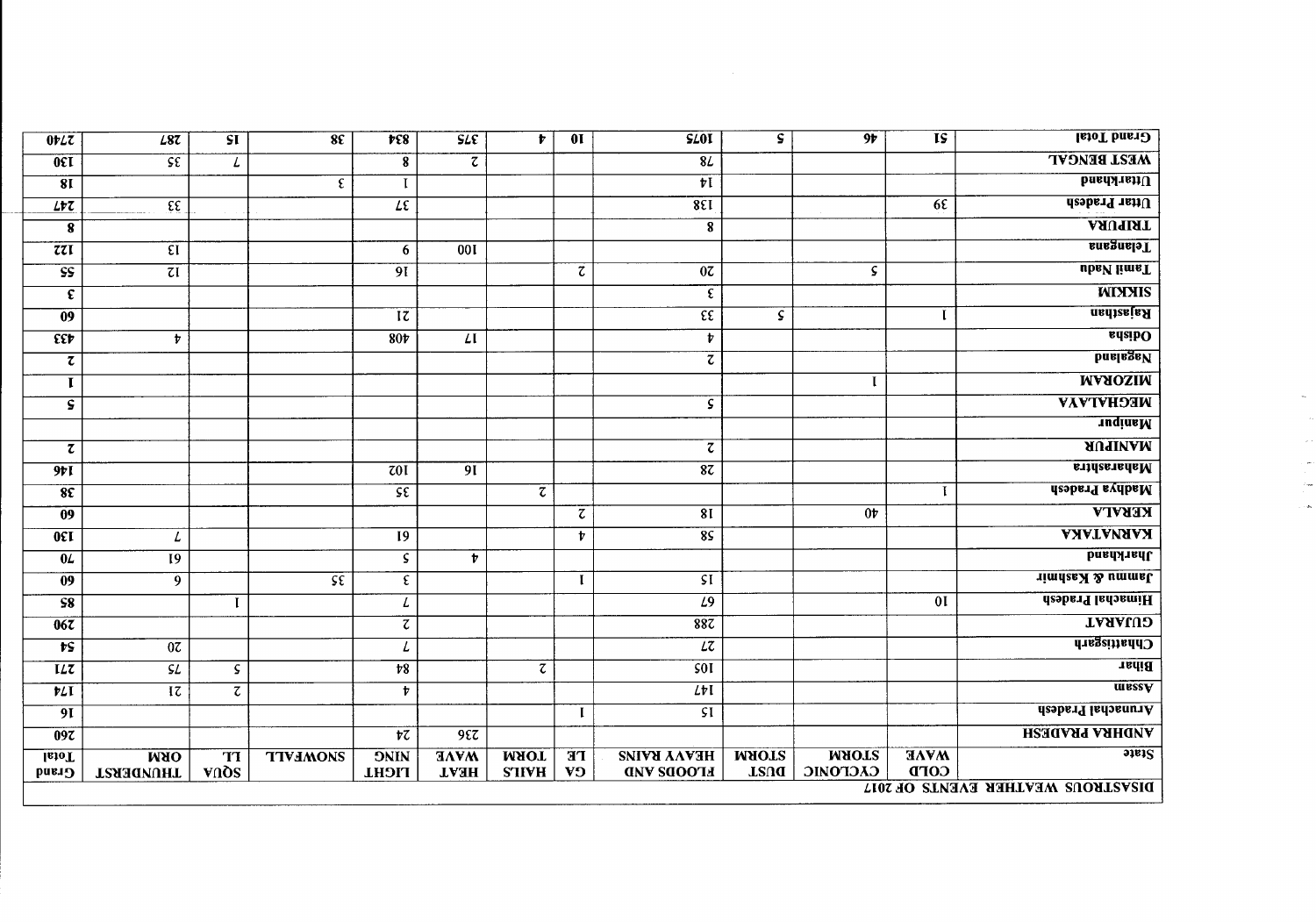| <b>Grand Total</b>                                | $\overline{z}$              | $\overline{\mathbf{r}\mathbf{c}}$ | $\overline{\mathfrak{u}}$ | VI                                    | $\overline{\epsilon}$           | $\overline{\mathbf{87}}$     | $\overline{0}$                                | $\overline{0}$                           | $\overline{\mathfrak{z}\mathfrak{z}}$ | $\overline{\mathbf{8}}$         | 9IZ                       | 8SZ                                  |
|---------------------------------------------------|-----------------------------|-----------------------------------|---------------------------|---------------------------------------|---------------------------------|------------------------------|-----------------------------------------------|------------------------------------------|---------------------------------------|---------------------------------|---------------------------|--------------------------------------|
| West Bengal                                       | Þ                           |                                   | $\epsilon$                | L                                     |                                 |                              | $\overline{\mathbf{H}}$                       | L                                        |                                       |                                 | $\overline{\mathfrak{U}}$ | $\overline{\mathsf{S}t}$             |
| <b>Duarkhand</b>                                  |                             |                                   |                           | $\overline{19}$                       |                                 |                              |                                               | I                                        |                                       |                                 |                           | $\overline{z}$                       |
| Uttar Pradesh                                     | 6                           |                                   | S.                        | $\overline{z}$                        |                                 | $\overline{0}$               |                                               | $\overline{\epsilon\overline{\epsilon}}$ |                                       |                                 | $\overline{97}$           | $\overline{\text{S}zz}$              |
| (Yuducherry)                                      |                             |                                   |                           |                                       |                                 |                              | I                                             | $\mathbf{I}$                             |                                       |                                 |                           | τ                                    |
| <b>VNION TERRITORY</b>                            |                             |                                   |                           |                                       |                                 |                              |                                               |                                          |                                       |                                 |                           |                                      |
| (DETHI)<br><b>VAIOT TERRITORY</b>                 | L                           |                                   |                           |                                       |                                 |                              |                                               | $\overline{\mathsf{S}}$                  |                                       |                                 |                           | $\overline{\tau}$                    |
| <b>suqiil</b>                                     |                             | $\mathbf I$                       |                           |                                       |                                 |                              |                                               | $\pmb{\mathit{t}}$                       |                                       |                                 |                           | $\overline{\mathbf{s}}$              |
| <b>Rangana</b>                                    |                             |                                   |                           | $\overline{95}$                       |                                 | $\mathbf{I}$                 | $\overline{v}\overline{z}\overline{\epsilon}$ | $\varsigma$                              |                                       |                                 | LI                        | $\overline{\epsilon 0}$              |
| ubay limaT                                        |                             | $\overline{\epsilon}$             |                           | $\overline{\varsigma}$                |                                 |                              | $\pmb{\nu}$                                   | 9                                        |                                       |                                 |                           | 8 <sup>2</sup>                       |
| $\overline{3}$                                    |                             |                                   |                           |                                       |                                 |                              | $\overline{\mathcal{C}}$                      |                                          |                                       |                                 |                           | τ                                    |
| <b>nadizajasi</b>                                 |                             |                                   | $\epsilon$                | $\overline{\varsigma\varsigma}$       |                                 |                              |                                               | $\overline{\mathbf{r}}$                  |                                       |                                 |                           | 6L                                   |
| <b>BdsibO</b>                                     |                             |                                   |                           | $\overline{\zeta}$                    |                                 | $\overline{9}$               | $\overline{0\zeta}$                           | $\overline{\mathbf{r} \mathbf{r}}$       |                                       |                                 |                           | $\overline{z}$                       |
| <b>Mizoram</b>                                    |                             |                                   |                           | $\overline{\mathbf{8}}$               |                                 |                              |                                               |                                          |                                       |                                 |                           | $\mathbf{8}$                         |
| <b>Ritianual Manual Reports</b>                   |                             |                                   |                           | $\overline{18}$                       |                                 |                              | $\sqrt{97}$                                   | $\overline{1\epsilon}$                   |                                       |                                 |                           | 8E1                                  |
| <b>Asabard avalogM</b>                            | $\mathbf I$                 |                                   |                           | $\overline{\mathbf{8}\mathbf{t}}$     |                                 |                              | $\overline{\epsilon}$                         | $\overline{z}01$                         |                                       |                                 |                           |                                      |
| <b>Teh</b>                                        |                             |                                   |                           |                                       |                                 | $\mathbf{I}$                 |                                               |                                          |                                       |                                 | L                         | $\overline{z91}$                     |
| <b>Kerala</b>                                     |                             |                                   |                           |                                       |                                 |                              |                                               |                                          | $\overline{\mathfrak{c}}$             |                                 |                           | $\overline{\tau}$                    |
| Karnataka                                         |                             |                                   |                           | $\overline{\tau}$                     | $\mathbf{I}$                    |                              | $\overline{9z}$                               | $\overline{\mathcal{C}}$                 |                                       |                                 |                           | $\overline{\mathbf{I}^{\mathbf{t}}}$ |
|                                                   |                             |                                   |                           | $\overline{0I}$                       |                                 |                              | $\overline{\varsigma}$                        | $\overline{0}$                           |                                       |                                 |                           | $\overline{\mathsf{s}\mathsf{z}}$    |
| <b>DasdAtand</b>                                  | Þ                           |                                   |                           | $\overline{81}$                       |                                 |                              |                                               | $\epsilon$                               |                                       |                                 | t6                        | 67I                                  |
| Jammu & Kashmir                                   |                             |                                   |                           | 81                                    | $\overline{\mathcal{C}}$        |                              |                                               | $\mathbf{I}$                             | $\overline{0}$                        |                                 |                           | $\overline{\text{1}\text{E}}$        |
| Himachal Pradesh                                  |                             |                                   |                           | LI                                    |                                 |                              |                                               |                                          |                                       |                                 | $\overline{\mathcal{C}}$  | $\overline{61}$                      |
| Gujrat                                            |                             |                                   |                           | $\overline{18}$                       |                                 |                              | $\overline{\mathbf{v}\mathbf{v}}$             |                                          |                                       |                                 |                           | $\overline{\mathsf{SII}}$            |
| <b>Chhattisgarh</b>                               | $\mathbf I$                 |                                   |                           | $\overline{\zeta}$                    |                                 |                              | $\boldsymbol{\varsigma}$                      | 6                                        |                                       | $\pmb{\nabla}$                  | L                         | 8E                                   |
| <b>Bihar</b>                                      | 9I                          |                                   |                           | $\overline{t8}$                       |                                 | $\overline{0}$               |                                               | $\overline{09}$                          |                                       |                                 | $\overline{0}$            | $\overline{081}$                     |
| $\overline{\text{wess}\textbf{v}}$                |                             |                                   |                           | $\overline{t}$                        |                                 |                              |                                               |                                          |                                       | $\pmb{\nu}$                     | 9E                        | $\overline{16}$                      |
| Arunachal Pradesh                                 |                             |                                   |                           | $0\epsilon$                           |                                 |                              |                                               |                                          |                                       |                                 |                           | $\overline{0}$                       |
| Andhra Pradesh                                    |                             |                                   |                           | $\overline{\epsilon\zeta}$            |                                 |                              | $6\n$                                         | $\overline{\mathsf{S}}$                  |                                       |                                 | $\boldsymbol{r}$          | $\overline{18}$                      |
| Andaman & Nicobar                                 |                             |                                   |                           |                                       |                                 |                              |                                               |                                          |                                       |                                 |                           |                                      |
| <b>Ofate</b><br>DISASTROUS WEATHER EVENTS OF 2016 | <b>MAVVE</b><br><b>COFD</b> | <b>MAOTS</b><br><b>CACPOMIC</b>   | <b>MAOTS</b><br>TEUG      | <b>HEAVY RAINS</b><br><b>N</b> SCOOTH | $T$ $F$<br><b>V<sub>D</sub></b> | <b>TORM</b><br><b>S'IIVH</b> | <b>HAVM</b><br><b>TARAT</b>                   | <b>ONIN</b><br><b>TIGHL</b>              | <b>TIVHMONS</b>                       | $\overline{\textbf{T}}$<br>vnos | <b>ORM</b><br>THUNDERST   | <b>IstoT</b><br>Grand                |

 $\sim$  $\sim$  $\sim$  $\sim$   $\mu$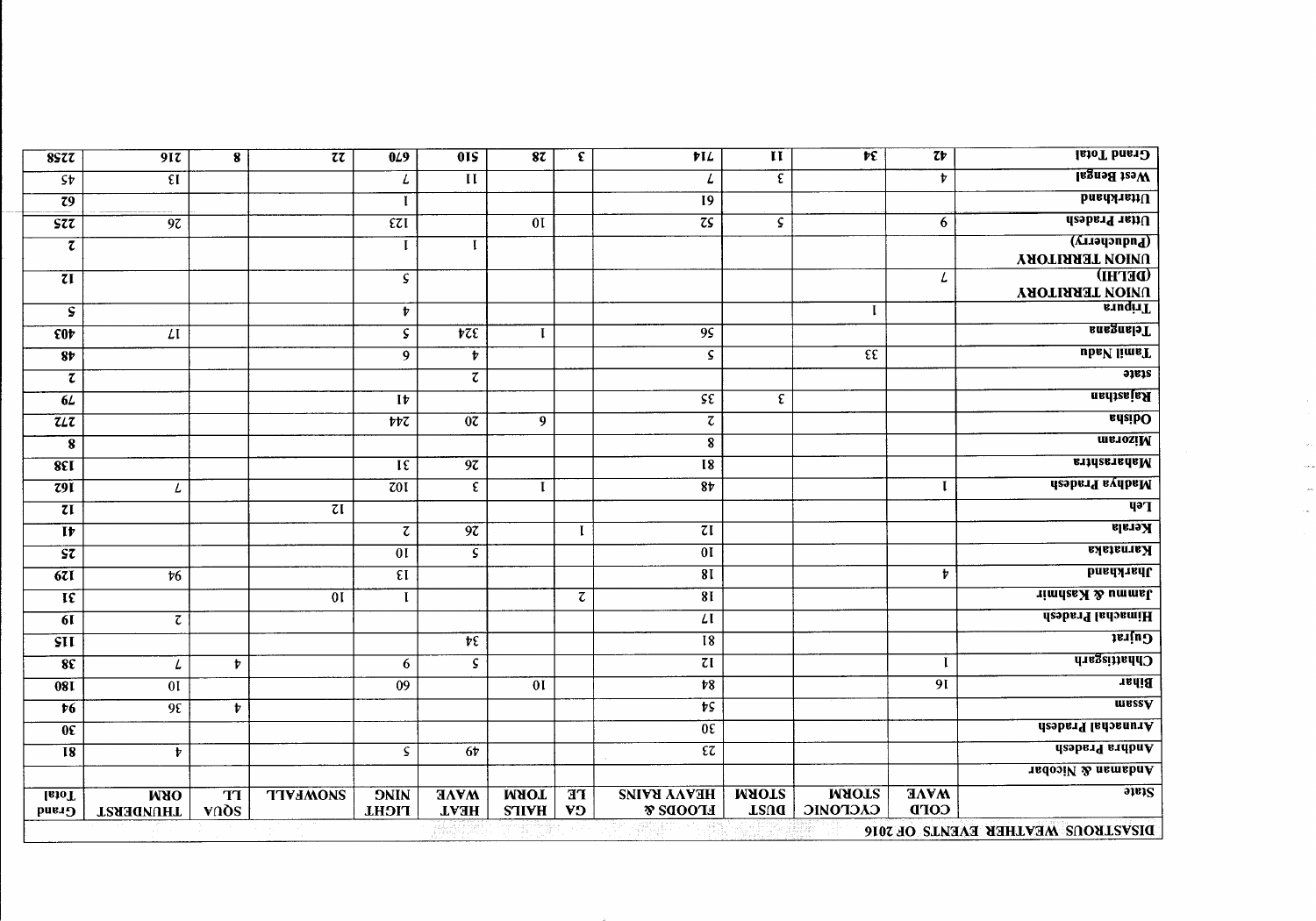| <b>Grand Total</b>                                       | $\overline{8I}$             | $\overline{16}$          | $\overline{0\epsilon}$     | LI6                                   | $\overline{s}$         | $\overline{6}$              | 1807                       | 86t                                            | $\overline{\mathfrak{U}}$ | $\mathbf{I}$                    | $\overline{VZ}$                           | 6I0V                                         |
|----------------------------------------------------------|-----------------------------|--------------------------|----------------------------|---------------------------------------|------------------------|-----------------------------|----------------------------|------------------------------------------------|---------------------------|---------------------------------|-------------------------------------------|----------------------------------------------|
| West Bengal                                              |                             | $\overline{69}$          |                            | $\overline{\mathcal{W}}$              |                        |                             | $\overline{\mathbf{H}}$    | $\overline{\mathbf{H}}$                        |                           |                                 | $\overline{9I}$                           | $\overline{\mathbf{r}}$                      |
| <b>DuanAnanU</b>                                         |                             |                          |                            |                                       |                        |                             |                            |                                                | $\epsilon$                |                                 |                                           | $\overline{\mathbf{s}}$                      |
| Uttar Pradesh                                            | $\overline{0}$              |                          | $\overline{\varsigma}$     | $\overline{\mathfrak{r}\mathfrak{c}}$ |                        | $\mathcal{L} \mathfrak{l}$  |                            | $\overline{81}$                                |                           |                                 | 9I                                        | $\overline{001}$                             |
| $\overline{\mathbf{u}}$<br>TERRIOTARY(PUDUCHERR<br>NOINN |                             |                          |                            | $\overline{\mathfrak{c}}$             |                        |                             |                            |                                                |                           |                                 |                                           | $\overline{\tau}$                            |
| Telangana                                                |                             |                          |                            | S                                     |                        |                             | $\sqrt{8S}$                | 6                                              |                           |                                 | $\overline{\mathbf{r}\mathbf{t}}$         | 759                                          |
| ubsV limsT                                               |                             |                          |                            | SEZ                                   |                        |                             |                            | $\overline{t}$                                 |                           |                                 |                                           | 657                                          |
| <b>THRIM</b>                                             |                             |                          |                            | 65                                    |                        |                             |                            |                                                |                           |                                 |                                           | $\overline{6S}$                              |
| nadizajan                                                | $\mbox{\bf z}$              |                          | $\overline{\varsigma\tau}$ | 8L                                    |                        |                             | $\overline{\mathcal{C}}$   | 8E                                             |                           |                                 |                                           | $\overline{\mathsf{SFL}}$                    |
| <u>dsinuq</u>                                            |                             |                          |                            | $\overline{\mathbf{u}}$               |                        |                             |                            |                                                |                           |                                 |                                           | $\overline{\mathbf{H}}$                      |
| <b>adaibO</b>                                            |                             | $\boldsymbol{\varsigma}$ |                            | $\overline{0}$                        |                        |                             | $\overline{0S}$            | $\overline{\mathfrak{r}}$                      |                           |                                 | $\overline{\zeta}$                        | 88I                                          |
| Meghalaya                                                |                             |                          |                            | S                                     |                        |                             |                            |                                                |                           |                                 |                                           | $\overline{\mathbf{s}}$                      |
| <b>TuqinsM</b>                                           |                             | $\overline{0z}$          |                            |                                       |                        |                             |                            |                                                |                           |                                 |                                           | $\overline{0z}$                              |
| <b>ETHERTERM</b>                                         |                             |                          |                            | 9 <sub>r</sub>                        |                        | ε                           |                            | $\overline{09}$                                |                           | $\mathbf{I}$                    |                                           | $\overline{011}$                             |
| <b>Aadhya</b> Pradesh                                    |                             |                          |                            | 9I                                    |                        |                             | $\overline{\mathcal{C}}$   | $\overline{67}$                                |                           |                                 |                                           | $\overline{\mathbf{8}^{\mathbf{t}}}$         |
| <b>Kerala</b>                                            |                             |                          |                            | $\overline{0\epsilon}$                |                        |                             |                            | $\overline{\zeta}$                             |                           |                                 |                                           | $\overline{z}\overline{\epsilon}$            |
| Karnataka                                                |                             |                          |                            | $\overline{9\epsilon}$                | S                      | $\mathbf I$                 |                            | $\overline{\varsigma\mathrm{g}}$               |                           |                                 |                                           | $\overline{L}$                               |
| <b>DasdArand</b>                                         |                             |                          |                            |                                       |                        |                             |                            |                                                |                           |                                 | $\overline{\mathcal{S}\mathcal{Z}}$       | $\overline{97}$                              |
| Jammu & Kashmir                                          |                             |                          |                            | $\overline{09}$                       |                        |                             |                            |                                                | $\boldsymbol{\varsigma}$  |                                 |                                           | $\overline{\mathsf{s}}\overline{\mathsf{g}}$ |
| Himachal Pradesh                                         | S                           |                          |                            | $\overline{z}\overline{z}$            |                        |                             |                            |                                                | $\mathbf{r}$              |                                 |                                           | $\overline{\text{1}\epsilon}$                |
| Gujrat                                                   |                             |                          |                            | 0L                                    |                        |                             | L                          |                                                |                           |                                 |                                           | $\overline{\mu}$                             |
| <b>Chhattisgarh</b>                                      |                             |                          |                            | ε                                     |                        |                             |                            | $\overline{\epsilon s}$                        |                           |                                 | -1                                        | $\overline{LS}$                              |
| <b>Bihar</b>                                             |                             |                          |                            | $\overline{\mathfrak{c}}$             |                        | LI                          |                            | $\overline{z}$                                 |                           |                                 | $\overline{\epsilon\tau}$                 | $\overline{.}$                               |
| <b>THESSY</b>                                            |                             |                          |                            | $\overline{ts}$                       |                        |                             |                            | L                                              |                           |                                 |                                           |                                              |
| Arunachal Pradesh                                        |                             |                          |                            | $\overline{\zeta}$                    |                        |                             |                            |                                                |                           |                                 | 0L                                        | $\overline{\text{H}}$                        |
| Andhra Pradesh                                           |                             |                          |                            | $\overline{z}6$                       |                        |                             | 7771                       |                                                |                           |                                 |                                           | $\tau$                                       |
|                                                          | <b>MAVVE</b><br><b>COFD</b> | Storm<br>Cyclonic        | <b>MAOTS</b><br>TEUG       | <b>HEAVY RAINS</b><br><b>NEOODS</b>   | <b>TE</b><br><b>V9</b> | <b>MAOT</b><br><b>STIVH</b> | <b>MAVE</b><br><b>HEAT</b> | $\overline{61}$<br><b>ONIN</b><br><b>TIGHL</b> | <b>TIVIMONS</b>           | $\overline{\mathbf{T}}$<br>vnos | $\overline{L}$<br><b>ORM</b><br>THUNDERST | 0LST<br><b>IsioT</b><br><b>Grand</b>         |

 $\sim$ 

 $\frac{1}{2}$ 

 $\frac{1}{\sin \theta}$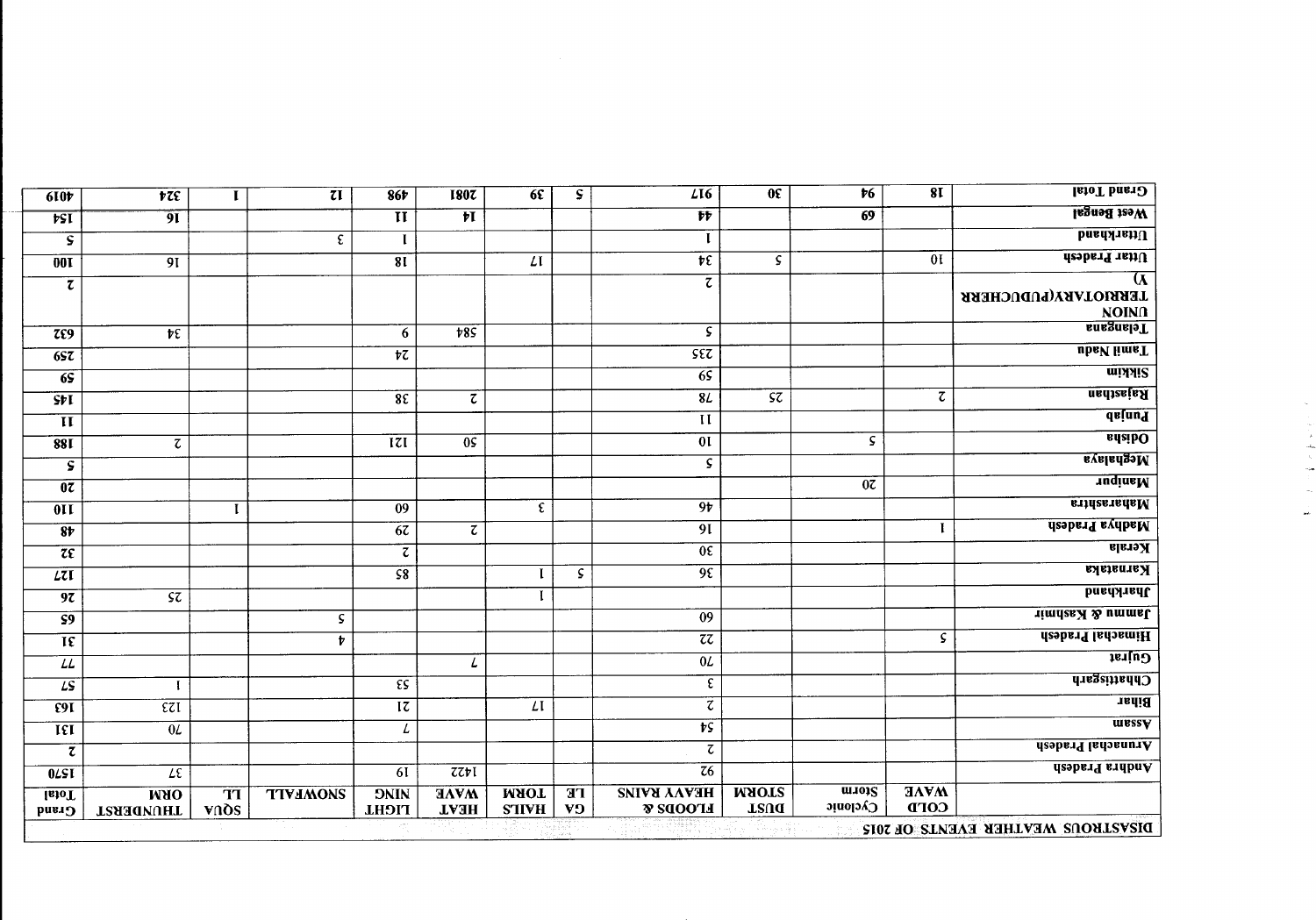| <b>Grand Total</b>                       | $\overline{\mathbf{8}}$     | 9 <sub>p</sub>           | $\overline{\text{IS}}$              | $\overline{\mathbf{ES6}}$                | $\overline{\epsilon}$       | $\overline{\mathsf{S} \mathsf{E}}$ | $L$ rs                                | $\overline{z}$ se                     | $\overline{z}$                    | 6                               | $\overline{9}t\overline{z}$           | $\overline{z}95z$                       |
|------------------------------------------|-----------------------------|--------------------------|-------------------------------------|------------------------------------------|-----------------------------|------------------------------------|---------------------------------------|---------------------------------------|-----------------------------------|---------------------------------|---------------------------------------|-----------------------------------------|
| <b>Hegnad</b> izaW                       |                             |                          |                                     |                                          |                             | 1                                  | 6I                                    | $\overline{0}$                        |                                   | $\overline{\zeta}$              | 86                                    | 0 <sub>1</sub>                          |
| <b>bnsdakratiU</b>                       |                             |                          |                                     | $\overline{9I}$                          |                             |                                    |                                       |                                       | $\overline{\epsilon\overline{z}}$ |                                 |                                       | 6E                                      |
| Uttar Pradesh                            | 0E                          |                          | $\overline{\mathcal{L}\mathcal{L}}$ | $\overline{6}$                           |                             |                                    |                                       | $\tau$                                |                                   |                                 |                                       | $\overline{\text{est}}$                 |
| Union Territory (DELHI)                  | 6                           |                          |                                     |                                          |                             |                                    |                                       |                                       |                                   |                                 |                                       | $\overline{6}$                          |
| <b>Ensanala</b>                          |                             |                          |                                     | $\boldsymbol{v}$                         |                             |                                    | 90E                                   |                                       |                                   |                                 | $\iota$                               | $\overline{LIE}$                        |
| ubay limaT                               |                             |                          |                                     | $\overline{\mathfrak{c}\mathfrak{l}}$    |                             |                                    |                                       | 6                                     |                                   | $\mathbf{r}$                    | L                                     | $\overline{\mathfrak{z}\mathfrak{e}}$   |
| <b>nadizajaA</b>                         | ${\bf 8}$                   |                          | L                                   | $\overline{t}$                           |                             |                                    | 9                                     | $\overline{81}$                       |                                   |                                 |                                       | $\overline{S}$                          |
| dsinuq                                   | $\boldsymbol{\epsilon}$     |                          |                                     | $\overline{z}\overline{z}$               |                             |                                    |                                       |                                       |                                   |                                 |                                       | $\overline{\mathsf{S}\mathsf{Z}}$       |
| <b><i><u><u><b>AlibO</b></u></u></i></b> |                             |                          |                                     | $\overline{1}$                           |                             |                                    | $\overline{\mathfrak{r}\mathfrak{c}}$ | $\overline{\mathfrak{l}\mathfrak{l}}$ |                                   |                                 | $\overline{\mathbf{H}}$               | $\overline{0zI}$                        |
| <b>MEGHVIVAV</b>                         |                             |                          |                                     | $\overline{\mathsf{S} \mathsf{r}}$       |                             |                                    |                                       |                                       |                                   |                                 |                                       | $S_{\bm{r}}$                            |
| <b>TuqinsM</b>                           |                             |                          |                                     |                                          |                             | $\mathbf{I}$                       |                                       |                                       |                                   |                                 |                                       | $\mathbf{I}$                            |
| <b>RTINERTRIAM</b>                       | I                           |                          |                                     | LSI                                      |                             | $\overline{9}$                     | 9E                                    | $\overline{c}$                        |                                   |                                 |                                       | $\overline{z}9\overline{z}$             |
| desbery evabely                          | $\overline{\epsilon}$       |                          | $\overline{\mathcal{L}}$            | $\overline{\epsilon\zeta}$               |                             |                                    |                                       | $\overline{\mathsf{SE}}$              |                                   |                                 |                                       | $\overline{59}$                         |
| <b>Kerala</b>                            |                             |                          |                                     | $\overline{95}$                          |                             |                                    | L                                     | $\mathbf{r}$                          |                                   | $\mathbf{I}$                    |                                       | $\overline{z}$ 9                        |
| Karnataka                                |                             |                          |                                     | 85                                       |                             |                                    |                                       | $\overline{\epsilon}$                 |                                   | $\overline{I}$                  |                                       | $\overline{z}$                          |
| <b>bnstA1sdL</b>                         |                             |                          | $\overline{0}$                      |                                          |                             |                                    |                                       | $\overline{\zeta}$                    |                                   |                                 | $\overline{\epsilon s}$               | $\overline{S9}$                         |
| Jimnas X & ummsl.                        |                             |                          |                                     | $\overline{z}0\overline{z}$              |                             |                                    |                                       |                                       | 67                                |                                 |                                       | $\overline{\text{I} \epsilon \text{Z}}$ |
| Himachal Pradesh                         |                             |                          |                                     | $\overline{\epsilon\overline{z}}$        |                             |                                    |                                       | $\mathbf{I}$                          | $\overline{0}$                    |                                 |                                       | $\overline{\mathbf{r}}$                 |
| <b>BURYIEH</b>                           | $\boldsymbol{r}$            |                          |                                     |                                          |                             |                                    |                                       |                                       |                                   |                                 |                                       | Þ                                       |
| Gujarat                                  |                             |                          |                                     |                                          |                             |                                    | $\overline{\epsilon}$                 |                                       |                                   |                                 |                                       | $\overline{\epsilon}$                   |
| <b>Chhattisgarh</b>                      |                             |                          | S.                                  | 6                                        |                             | $\tau$                             | $\overline{\mathbf{H}}$               | $\varsigma\tau$                       |                                   |                                 | 6                                     | $\overline{19}$                         |
| <b>Bihar</b>                             |                             |                          |                                     | $\overline{8t}$                          |                             |                                    |                                       | 87                                    |                                   | $\overline{I}$                  | $\overline{\mathfrak{r}\mathfrak{c}}$ | $\overline{\mathbf{III}}$               |
| <b>THESE</b>                             |                             |                          |                                     | $\overline{16}$                          |                             |                                    |                                       | $\mathbf{r}$                          |                                   |                                 | $\overline{\text{z}\text{z}}$         | LII                                     |
| <b>ARUNACHAL PRADESH</b>                 |                             |                          |                                     | L                                        |                             |                                    |                                       |                                       |                                   |                                 |                                       | $\mathbf I$                             |
| Andhra Pradesh                           |                             | 9 <sub>v</sub>           |                                     | Þ                                        | ε                           | $\overline{\mathsf{S}\mathsf{Z}}$  | $I \nmid I$                           | 8I                                    |                                   |                                 | $\boldsymbol{\varsigma}$              | 757                                     |
| Andaman & Nicobar                        |                             |                          |                                     |                                          |                             |                                    |                                       |                                       |                                   |                                 |                                       |                                         |
|                                          | <b>MAVVE</b><br><b>COFD</b> | <b>MAOTS</b><br>ЭІ ОТОЛО | <b>MAOTS</b><br>TRUQ                | <b>Heavy Rains</b><br><b>NOODS &amp;</b> | $\overline{B}$<br><b>V9</b> | <b>MAOT</b><br><b>S'IIVH</b>       | <b>HAVM</b><br><b>HEAT</b>            | <b>DNIN</b><br><b>TICHL</b>           | <b>TIVIMONS</b>                   | $\overline{\mathbf{T}}$<br>vnos | <b>MAOTE</b><br><b>THUNDER</b>        | <b>Letal</b><br><b>Crand</b>            |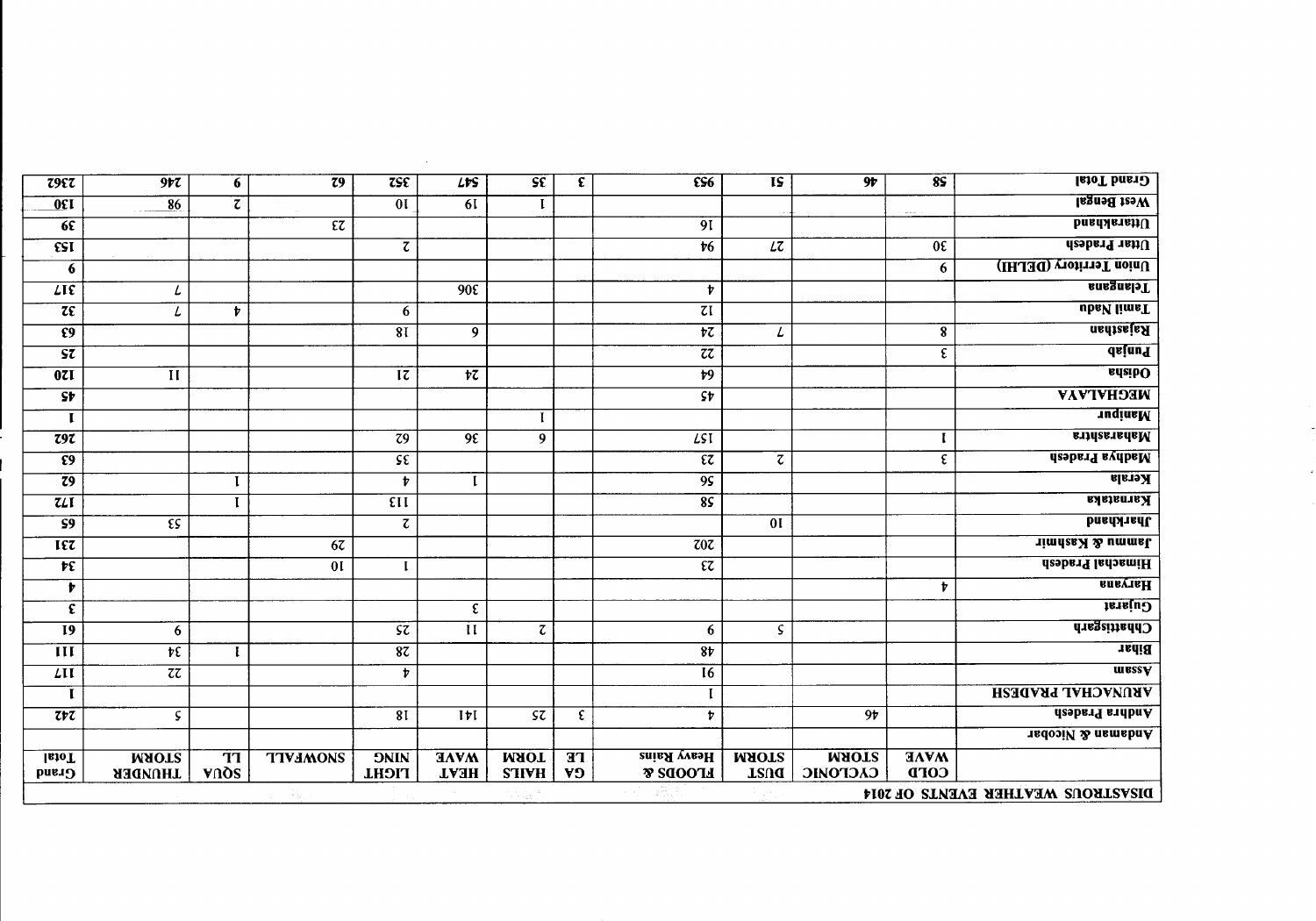| $\overline{r}$                        | $\overline{LZ}$             | $\mathbf{I}$            | $\overline{0}$  | $\overline{925}$       | $\overline{\text{SEPI}}$  | $\overline{\mathbf{r}\mathbf{s}}$        | $\overline{\epsilon}$ | 8755                                     | $\mathbf{I}$ | $\overline{\textbf{0S}}$  | $\overline{\mathbf{z}}$    | <b>Grand Total</b>                     |
|---------------------------------------|-----------------------------|-------------------------|-----------------|------------------------|---------------------------|------------------------------------------|-----------------------|------------------------------------------|--------------|---------------------------|----------------------------|----------------------------------------|
| $\overline{\text{est}}$               | 95I                         |                         |                 |                        | Þ                         |                                          |                       |                                          |              |                           | $\overline{\mathfrak{gl}}$ | West Bengal                            |
| 0005                                  |                             |                         |                 |                        |                           |                                          |                       | 000S                                     |              |                           |                            | <b>UNANAIANDU</b>                      |
| $8I\overline{z}$                      |                             |                         |                 | $\overline{\varsigma}$ |                           |                                          |                       | $\overline{\mathfrak{E}}$                |              |                           | $\overline{0}$             | Uttar Pradesh                          |
| $\mathbf I$                           |                             |                         |                 |                        |                           |                                          |                       |                                          |              |                           |                            | <b>DETHI</b>                           |
|                                       |                             |                         |                 |                        |                           |                                          |                       |                                          |              |                           |                            | UNION TERRIOTORY (NEW<br><b>suqiil</b> |
| $\mathbf I$                           | $\mathbf{I}$                |                         |                 |                        |                           |                                          |                       |                                          |              |                           |                            |                                        |
| $\overline{\mathfrak{z}\mathfrak{e}}$ |                             |                         |                 | 6                      |                           |                                          |                       | $\overline{\epsilon\overline{\epsilon}}$ |              |                           |                            | ubay limaT                             |
| $\mathbf I$                           |                             |                         |                 |                        |                           |                                          | $\mathbf{I}$          |                                          |              |                           |                            | <b>THAIR</b>                           |
| 09                                    |                             |                         |                 | 9E                     | $\mathsf S$               | $\mathbf{I}$                             |                       | $\overline{0}$                           | $\mathbf{I}$ |                           | L                          | nadizaja <b>H</b>                      |
| $\tau$                                |                             |                         |                 |                        |                           |                                          |                       |                                          |              |                           | $\overline{\mathfrak{c}}$  | dsinuq                                 |
| $\overline{\epsilon}$                 |                             |                         |                 |                        |                           |                                          |                       | ε                                        |              |                           |                            | <b>PUDUCHERRY</b>                      |
| $\overline{LII}$                      | $\overline{\mathbf{r}z}$    |                         |                 | 8t                     | $\mathbf{I}$              |                                          |                       | 9                                        |              | 8E                        |                            | <b>adaibO</b>                          |
| $\overline{\mu}$                      |                             |                         |                 |                        |                           |                                          |                       | $\overline{L}$                           |              |                           |                            | <b>WAOSIM</b>                          |
| $\overline{9}$                        | $\boldsymbol{\mathfrak{E}}$ |                         |                 |                        |                           | $\pmb{\epsilon}$                         |                       |                                          |              |                           |                            | Meghalaya                              |
| 99I                                   |                             |                         |                 | $\overline{z}$         | $\overline{\epsilon}$     | $\overline{9}$                           | $\tau$                | $\overline{001}$                         |              |                           | $\boldsymbol{\epsilon}$    | <b>Rundershira</b>                     |
| 65                                    |                             |                         |                 | $\overline{67}$        | $\overline{\epsilon}$     | $\overline{I}$                           |                       | $\overline{\epsilon\overline{\epsilon}}$ |              |                           | $\overline{\epsilon}$      | Madhya Pradesh                         |
| $\overline{\mathbf{8}^{\mathbf{t}}}$  |                             |                         |                 | $\mathbf{I}$           |                           |                                          |                       | $l\bar{v}$                               |              |                           |                            | <b>Kerala</b>                          |
| $\overline{\mathbf{08}}$              |                             | $\mathbf{I}$            |                 | $\overline{9\epsilon}$ |                           |                                          |                       | $\overline{\epsilon}$                    |              |                           |                            | Karnataka                              |
| $\overline{\epsilon \epsilon}$        | $\overline{\mu}$            |                         |                 | $\overline{L}$         | $\overline{9}$            |                                          |                       | $\boldsymbol{v}$                         |              |                           | 67                         | <b>Jharkhand</b>                       |
| $\overline{\mathbf{r}}$               |                             |                         | 9I              | $\overline{r}$         |                           |                                          |                       | $\overline{t}$                           |              |                           |                            | Jammu & Kashmir                        |
| $\overline{\mathbf{E}}$               |                             |                         | $\overline{v}$  | $\overline{\epsilon}$  |                           |                                          |                       | $\overline{9z}$                          |              |                           |                            | <b>Himachal Pradesh</b>                |
| $\tilde{\mathcal{L}}$                 |                             |                         |                 |                        |                           |                                          |                       |                                          |              |                           | $\overline{\textbf{c}}$    | <b>BUBYIEH</b>                         |
| $\overline{z}$                        |                             |                         |                 |                        | 9                         |                                          |                       | $\overline{9I}$                          |              |                           |                            | Gujarat                                |
| $\overline{0z}$                       | SI.                         |                         |                 |                        |                           |                                          |                       | S                                        |              |                           |                            | <b>Chastitisgarh</b>                   |
| 9S <sub>I</sub>                       | $\pmb{\psi}$                |                         |                 | $\mathcal{L}$          |                           |                                          |                       | $\overline{\epsilon s}$                  |              |                           | $\overline{z}$             | <b>Bihar</b>                           |
| $\overline{z}$                        | $\mathsf S$                 |                         |                 | 67                     | $\overline{\mathfrak{c}}$ |                                          |                       | $\overline{9}$                           |              |                           |                            | <b>WESSY</b>                           |
| F66I                                  |                             |                         |                 |                        | $\overline{365}$          |                                          |                       |                                          |              |                           |                            | <b>Andhra Pradesh &amp; Telangana</b>  |
| $\overline{V6I}$                      | $\overline{z}$              |                         |                 | $\overline{0}$         |                           | $\overline{\mathfrak{e}^{\mathfrak{p}}}$ |                       | $\overline{LL}$                          |              | $\overline{\mathfrak{z}}$ |                            | Andhra Pradesh                         |
| I                                     |                             |                         |                 |                        |                           |                                          |                       |                                          |              |                           |                            | <b>GNVTSI</b>                          |
|                                       |                             |                         |                 |                        |                           |                                          |                       |                                          |              |                           |                            | <b>HABAMA &amp; VALUATIOBAR</b>        |
| <b>IsioT</b>                          | <b>ORM</b>                  | $\overline{\mathbf{T}}$ | <b>TIVIMONS</b> | <b>ONINC</b>           | <b>HAVM</b>               | <b>MAOT</b>                              | $\overline{H}$        | <b>Heavy Rains</b>                       | <b>MAOT2</b> | <b>MAOTE</b>              | <b>HAVA</b>                | <b>Row Labels</b>                      |
| Grand                                 | THUNDERST                   | vnos                    |                 | <b>LHOIT</b>           | <b>HEAT</b>               | <b>STIVH</b>                             | VĐ                    | <b>FLOODS</b>                            | TZUQ         | <b>САСГОИІС</b>           | <b>COFD</b>                |                                        |
|                                       |                             |                         |                 |                        |                           |                                          |                       |                                          |              |                           |                            | DISASTROUS WEATHER EVENTS OF 2013      |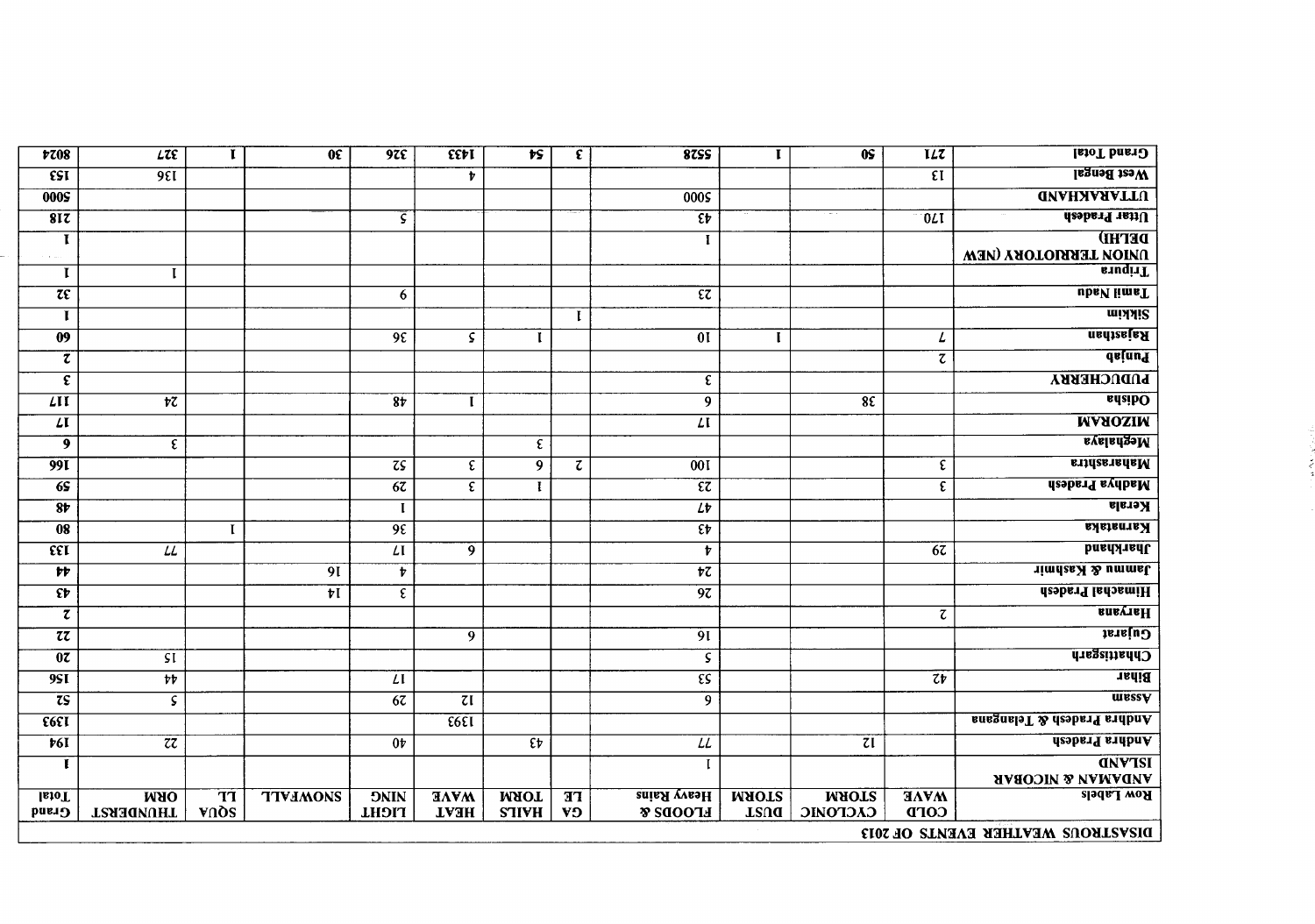| <b>Grand Total</b>                                         | $\overline{651}$                  | $\overline{19}$                 | $\overline{\mathbf{s}}$     | 56E                                     | $\overline{\mathbf{s}}$     |                              | 67L                        | F                                   | $\overline{\text{1}\text{E}}$ | S.                              | <b>061</b>                     | <b>‡66L</b>                             |
|------------------------------------------------------------|-----------------------------------|---------------------------------|-----------------------------|-----------------------------------------|-----------------------------|------------------------------|----------------------------|-------------------------------------|-------------------------------|---------------------------------|--------------------------------|-----------------------------------------|
| West Bengal                                                | $\mathbf{r}$                      |                                 |                             | Þ                                       |                             |                              | $\overline{\mathfrak{E}}$  | LSI                                 |                               |                                 | 9I                             | $\overline{t\overline{z}}$              |
| <b>UTARAHAND</b>                                           |                                   |                                 |                             | $\overline{\mathsf{SI}}$                |                             |                              |                            |                                     |                               |                                 |                                | $\overline{\mathbf{S}}$                 |
| Uttar Pradesh                                              | $\overline{\mathbf{r}\mathbf{t}}$ |                                 |                             | $\overline{\epsilon}$                   |                             |                              | $\overline{1\epsilon}$     | $\overline{z}$                      |                               |                                 | $\mathsf S$                    | $\overline{\mathsf{S6}}$                |
| <b>suqiil</b>                                              |                                   |                                 |                             | $\mathbf{I}$                            |                             |                              |                            |                                     |                               |                                 |                                | τ                                       |
| ubsV limsT                                                 |                                   | $\mathcal{L}$                   |                             |                                         |                             |                              |                            | L                                   |                               |                                 |                                | $\overline{\mathsf{S}\mathsf{Z}}$       |
| <b>WIXXIS</b>                                              |                                   |                                 |                             | $\overline{\mathsf{S}\mathsf{Z}}$       |                             |                              |                            |                                     |                               |                                 |                                | $\overline{\mathsf{S}\mathsf{Z}}$       |
| <b>Rajasthan</b>                                           | $\mathbf{I}$                      |                                 | $\boldsymbol{\epsilon}$     | $\overline{\mathcal{C}}$                |                             |                              |                            | $\overline{\mathsf{SI}}$            |                               |                                 |                                | $\overline{\mathfrak{r}}$               |
| <u>dsinu I</u>                                             |                                   |                                 |                             | I                                       |                             |                              | ŧΙ                         |                                     |                               |                                 |                                | $\overline{\mathsf{SI}}$                |
| <b>R</b> daibO                                             |                                   |                                 |                             |                                         |                             |                              | $\overline{\epsilon s}$    | 0ZI                                 |                               |                                 |                                | $\overline{\epsilon}$                   |
| <b>TuqinaM</b>                                             |                                   |                                 |                             |                                         |                             |                              |                            |                                     |                               |                                 | $\overline{\epsilon}$          | $\overline{\epsilon}$                   |
| <b>RitalariadaM</b>                                        |                                   |                                 |                             |                                         |                             |                              | L                          | $\overline{9z}$                     |                               |                                 | $\epsilon$                     | $\overline{9}$                          |
| <b>Asaberd avdesM</b>                                      | $\blacksquare$                    |                                 |                             | 6                                       |                             |                              |                            | $\overline{\epsilon}$               |                               |                                 |                                | $\overline{\epsilon}$                   |
| <b>Kerala</b>                                              |                                   |                                 |                             | $\overline{97}$                         |                             |                              |                            | $\overline{\epsilon}$               |                               |                                 |                                | 6E                                      |
| Karnataka                                                  |                                   |                                 |                             | $\overline{\varsigma}$                  |                             |                              |                            | $\overline{\mathcal{L}\mathcal{L}}$ |                               | S.                              |                                | $\overline{L}$                          |
| <b>DastAnad</b>                                            | $L_{\rm 8}$                       |                                 |                             | $\overline{\varsigma}$                  |                             |                              | $\overline{v}$             |                                     |                               |                                 | $6\epsilon$                    | $\overline{\text{S} \epsilon \text{Z}}$ |
| Jimnu & Kashmir                                            |                                   |                                 |                             |                                         | S.                          |                              |                            | $\mathbf I$                         | $\overline{z}$                |                                 |                                | 87                                      |
| Himachal Pradesh                                           |                                   |                                 |                             | $\overline{0\zeta}$                     |                             |                              |                            |                                     | 6                             |                                 |                                | $\overline{0}$                          |
| <b>BURYTRH</b>                                             |                                   |                                 | $\overline{\mathcal{C}}$    |                                         |                             |                              |                            |                                     |                               |                                 | $\mathbf{r}$                   | 9                                       |
| Gujarat                                                    |                                   |                                 |                             | $\overline{z}\overline{\epsilon}$       |                             |                              |                            | $\epsilon$                          |                               |                                 | $\overline{\mathsf{SI}}$       | $\overline{0s}$                         |
| <b>Rayalseema and Telangana</b><br>Coastal Andhra Pradesh, |                                   |                                 |                             |                                         |                             |                              | $L\nu\varepsilon$          |                                     |                               |                                 |                                | $L$ re                                  |
| <b>CHHATTISGARH</b>                                        |                                   |                                 |                             | $\mathbf{I}$                            |                             |                              | $\epsilon$                 |                                     |                               |                                 | $\epsilon$                     | L                                       |
| <b>Bihar</b>                                               | $\mathsf{S}$                      |                                 |                             | $\overline{\tau}$                       |                             |                              | $\overline{\mathbf{8}}$    | $\epsilon$                          |                               |                                 | $\overline{\iota\iota}$        | 6 <sup>2</sup>                          |
| messy                                                      |                                   |                                 |                             | $\overline{\epsilon s}$                 |                             |                              |                            |                                     |                               |                                 | $\overline{09}$                | $\overline{\epsilon}$                   |
| <b>ARUNACHAL PRADESH</b>                                   |                                   |                                 |                             | $6\phantom{1}$                          |                             |                              |                            |                                     |                               |                                 |                                | 6                                       |
| Andhra Pradesh                                             | L                                 | $\overline{\mathbf{r}}$         |                             | $\overline{z}$                          |                             |                              | 6I                         | $\overline{97}$                     |                               |                                 | -6                             | LLI                                     |
| <b>Row Labels</b>                                          | <b>HAVM</b><br><b>COFD</b>        | <b>MAOTS</b><br><b>CACPOMIC</b> | <b>ORM</b><br><b>TETEUI</b> | <b>HEAVY RAINS</b><br><b>EFOODS VAD</b> | $\overline{a}$<br><b>V9</b> | <b>MAOT</b><br><b>S'IIVH</b> | <b>HAVW</b><br><b>HEAT</b> | <b>ONINC</b><br><b>TICHL</b>        | <b>TIVJMONS</b>               | $\overline{\mathbf{T}}$<br>vnos | <b>URM</b><br><b>THUNDERST</b> | leioT<br>Grand                          |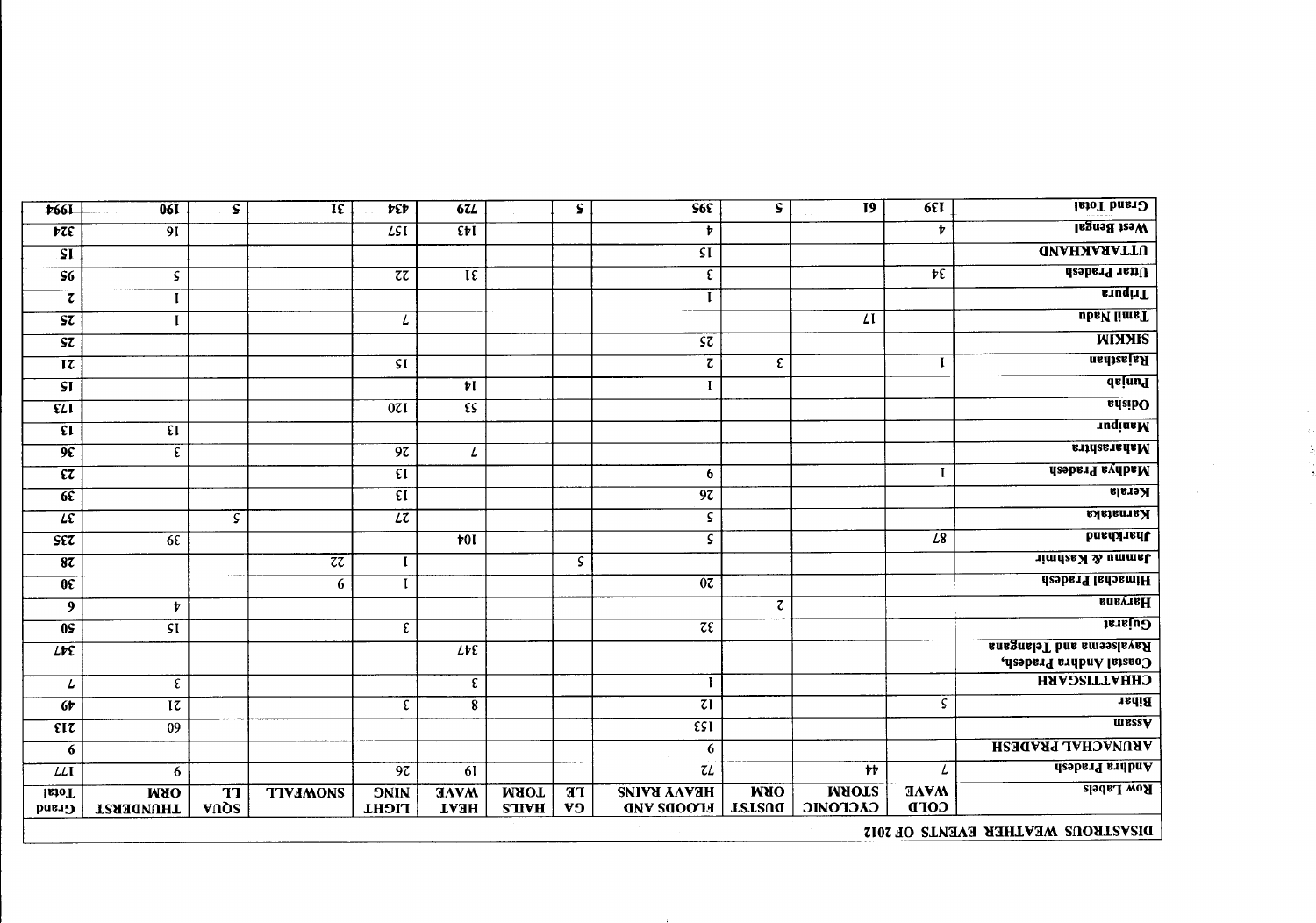| <b>IstoT</b> basi2                   | 77L                                   | 9 <sub>r</sub>                  | $\overline{\mathbf{R}}$  | $\overline{rsg}$                      | Þ                           |                              | $\tau$                     | LLI                          | Ħ                     |                                 | IEE                       | <b>I861</b>                  |
|--------------------------------------|---------------------------------------|---------------------------------|--------------------------|---------------------------------------|-----------------------------|------------------------------|----------------------------|------------------------------|-----------------------|---------------------------------|---------------------------|------------------------------|
| West Bengal                          | $\overline{\mathfrak{c}\mathfrak{c}}$ |                                 |                          | $\mathbf{H}$                          |                             |                              |                            | $\overline{0}$               |                       |                                 | $L^{p}$                   | I6                           |
| <b>DuadAanaiU</b>                    |                                       |                                 |                          | L                                     |                             |                              |                            | $\overline{\textbf{c}}$      |                       |                                 |                           | 6                            |
| Uttar Pradesh                        | $\overline{L6}$                       |                                 | SI                       | $\overline{\varsigma}$                |                             |                              |                            | $\overline{\zeta}$           |                       |                                 | $\overline{\mathfrak{E}}$ | 757                          |
| (DETHI)                              |                                       |                                 |                          |                                       |                             |                              |                            |                              |                       |                                 |                           | $\mathbf I$                  |
| UNION TERRITORY                      |                                       |                                 |                          |                                       |                             |                              |                            |                              |                       |                                 |                           |                              |
| <b>Tamil Nadu &amp; Pnonducherry</b> |                                       | $\overline{9}$                  |                          |                                       |                             |                              |                            |                              |                       |                                 |                           | 9 <sub>r</sub>               |
| ubsV limsT                           |                                       |                                 |                          | $\overline{t}$                        |                             |                              |                            | ${\bf 8}$                    |                       |                                 |                           | $\overline{z}$               |
| <b>Rajasthan</b>                     | $\mathbf{r}$                          |                                 |                          | 87                                    |                             |                              |                            | $\boldsymbol{\mathfrak{E}}$  |                       |                                 |                           | $\overline{\mathsf{SE}}$     |
| <u>dsinng</u>                        |                                       |                                 |                          | $\iota$                               |                             |                              |                            | $\overline{\varsigma}$       |                       |                                 |                           | $\overline{z}$               |
| <b>adaibO</b>                        | $\mathbf I$                           |                                 |                          | 97                                    |                             |                              | 8                          | $\overline{0}$               |                       |                                 | 0 <sup>2</sup>            | 96                           |
| entrienensM                          | $\overline{\mathsf{s}}$               |                                 |                          | 65                                    |                             |                              | $\epsilon$                 | 7Þ                           |                       |                                 |                           | $\overline{0}$               |
| <b>Asabard avalogM</b>               | Þ                                     |                                 |                          | $6\frac{1}{2}$                        |                             |                              |                            | 6                            |                       |                                 |                           | $\overline{z}$               |
| Kerala                               |                                       |                                 |                          | $\overline{0z}$                       | $\overline{\mathfrak{c}}$   |                              | $\mathbf I$                | ε                            |                       |                                 |                           | $\overline{9z}$              |
| Karnataka                            |                                       |                                 |                          | $\overline{\epsilon}$                 | τ                           |                              |                            | Sε                           |                       |                                 | $\mathbf{\dot{v}}$        | $\overline{rs}$              |
| <b>Jharkhand</b>                     | 567                                   |                                 |                          | $\overline{z}\overline{z}$            |                             |                              |                            | 0 <sub>l</sub>               |                       |                                 | $\overline{z}$            | 60 <sub>p</sub>              |
| Jammu & Kashmir                      | t                                     |                                 |                          | $\overline{v}$                        |                             |                              |                            | S                            | $\overline{\epsilon}$ |                                 | $\pmb{\nu}$               | 0 <sup>1</sup>               |
| Himachal Pradesh                     |                                       |                                 |                          | $\overline{\mathfrak{r}\mathfrak{c}}$ |                             |                              |                            |                              |                       |                                 |                           | $\overline{r}$               |
| <b>BURY16H</b>                       |                                       |                                 | $\overline{\mathcal{C}}$ |                                       |                             |                              |                            |                              |                       |                                 |                           | $\tau$                       |
| Gujrat                               |                                       |                                 |                          | $\overline{S91}$                      |                             |                              |                            | $\boldsymbol{\mathfrak{E}}$  |                       |                                 |                           | <b>891</b>                   |
| <b>Chattisgarh</b>                   |                                       |                                 | $\pmb{\nu}$              | 9                                     |                             |                              |                            | $\overline{97}$              |                       |                                 | $\epsilon$                | $0\nu$                       |
| <b>Bihar</b>                         | 887                                   |                                 |                          | L                                     |                             |                              |                            | $\mathbf{v}$                 |                       |                                 | $\overline{z}9$           | 19E                          |
| <b>THESSY</b>                        |                                       |                                 |                          | $\overline{\epsilon\overline{z}}$     |                             |                              |                            |                              |                       |                                 |                           |                              |
| Arunachal Pradesh                    |                                       |                                 |                          |                                       |                             |                              |                            |                              |                       |                                 | $S\epsilon$               | 8S                           |
| state                                | <b>MAVVE</b>                          |                                 |                          | ε                                     |                             |                              |                            |                              |                       |                                 |                           | ε                            |
|                                      | <b>COPD</b>                           | <b>MAOT2</b><br><b>CACTOMIC</b> | <b>MAOT2</b><br>TEUQ     | ΗΕΑVΥ RAINS<br><b>LFOOD2 VAD</b>      | $\overline{H}$<br><b>V9</b> | <b>TORM</b><br><b>S'IIVH</b> | <b>HAVW</b><br><b>HEAT</b> | <b>ONINC</b><br><b>TIGHL</b> | <b>TIVE MONS</b>      | $\overline{\mathbf{T}}$<br>vnos | <b>ORM</b><br>THUNDERST   | <b>IsioT</b><br><b>Grand</b> |
| DISVELISONE MEVILHEIS EAENLE OF 2011 |                                       |                                 |                          |                                       |                             |                              |                            |                              |                       |                                 |                           |                              |

 $\frac{1}{2}$ 

a series and the series of the series of the series of the series of the series of the series of the series of